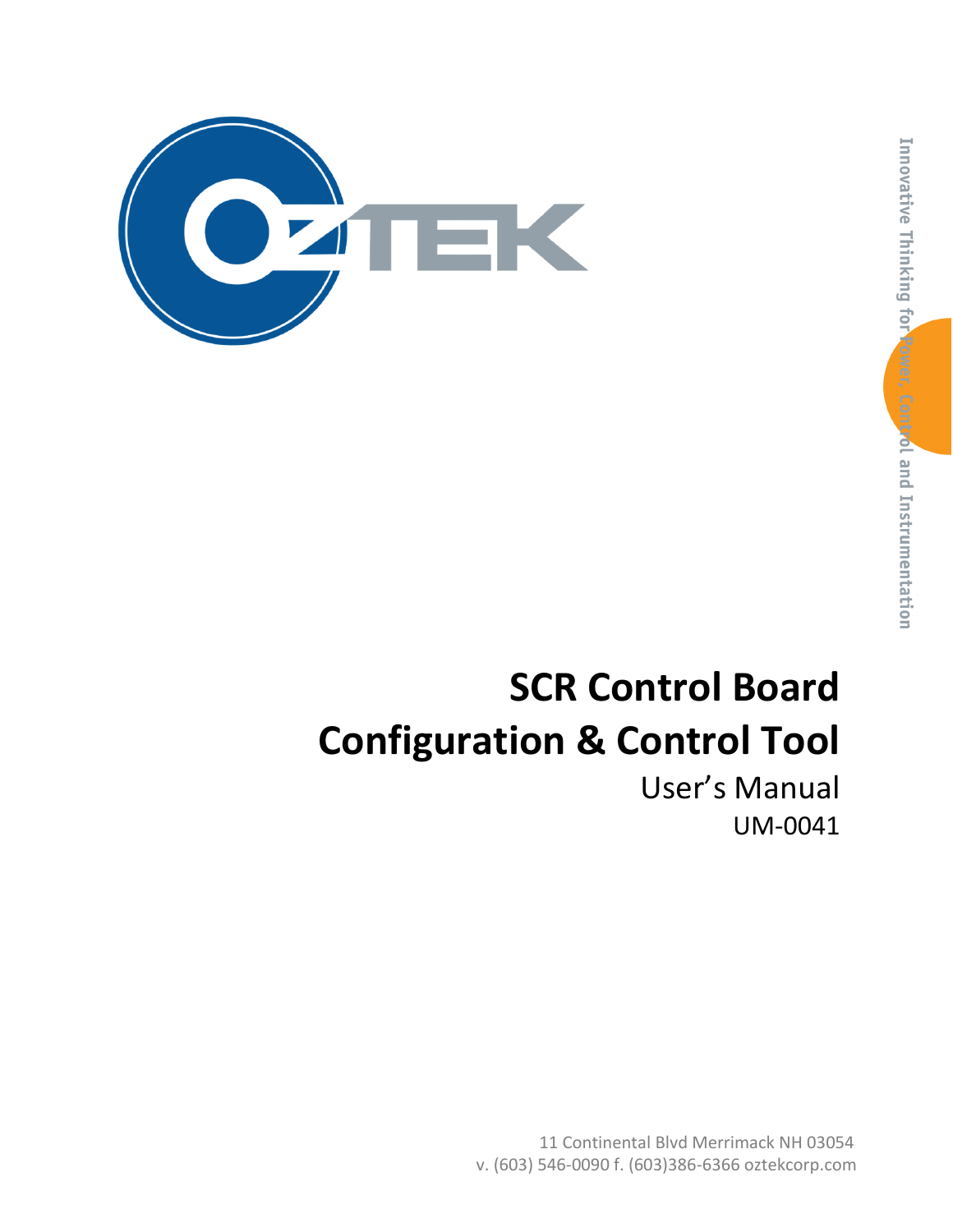#### **About Oztek**

Oztek Corp. is proven innovator of power, control, and instrumentation solutions for the most demanding industrial applications. Oztek products include variable motor drives, grid tie inverters, frequency converters, stand alone inverters, DC/DC converters, and DSP based control boards for power control applications.

#### **Trademarks**

OZSCR is a trademark of Oztek Corp. Other trademarks, registered trademarks, and product names are the property of their respective owners and are used herein for identification purposes only.

#### **Notice of Copyright**

Oztek SCR Board Configuration & Control Tool User's Manual © January 2011 Oztek Corp. All rights reserved.

#### **Exclusion for Documentation**

UNLESS SPECIFICALLY AGREED TO IN WRITING, Oztek Corp. ("Oztek")

- (A) MAKES NO WARRANTY AS TO THE ACCURACY, SUFFICIENCY OR SUITABILITY OF ANY TECHNICAL OR OTHER INFORMATION PROVIDED IN ITS MANUALS OR OTHER DOCUMENTATION.
- (B) ASSUMES NO RESPONSIBILITY OR LIABILITY FOR LOSSES, DAMAGES, COSTS OR EXPENSES, WHETHER SPECIAL, DIRECT, INDIRECT, CONSEQUENTIAL OR INCIDENTAL, WHICH MIGHT ARISE OUT OF THE USE OF SUCH INFORMATION. THE USE OF ANY SUCH INFORMATION WILL BE ENTIRELY AT THE USER'S RISK.
- (C) IF THIS MANUAL IS IN ANY LANGUAGE OTHER THAN ENGLISH, ALTHOUGH STEPS HAVE BEEN TAKEN TO MAINTAIN THE ACCURACY OF THE TRANSLATION, THE ACCURACY CANNOT BE GUARANTEED. APPROVED OZTEK CONTENT IS CONTAINED WITH THE ENGLISH LANGUAGE VERSION WHICH IS POSTED AT WWW.[OZTEKCORP](http://www.oztekcorp.com/).COM.

**Date and Revision** November 2014 Rev C

**Part Number** UM-0041

#### **Contact Information**

USA Telephone: 603-546-0090 Fax: 603-386-6366 Email techsupport@oztekcorp.com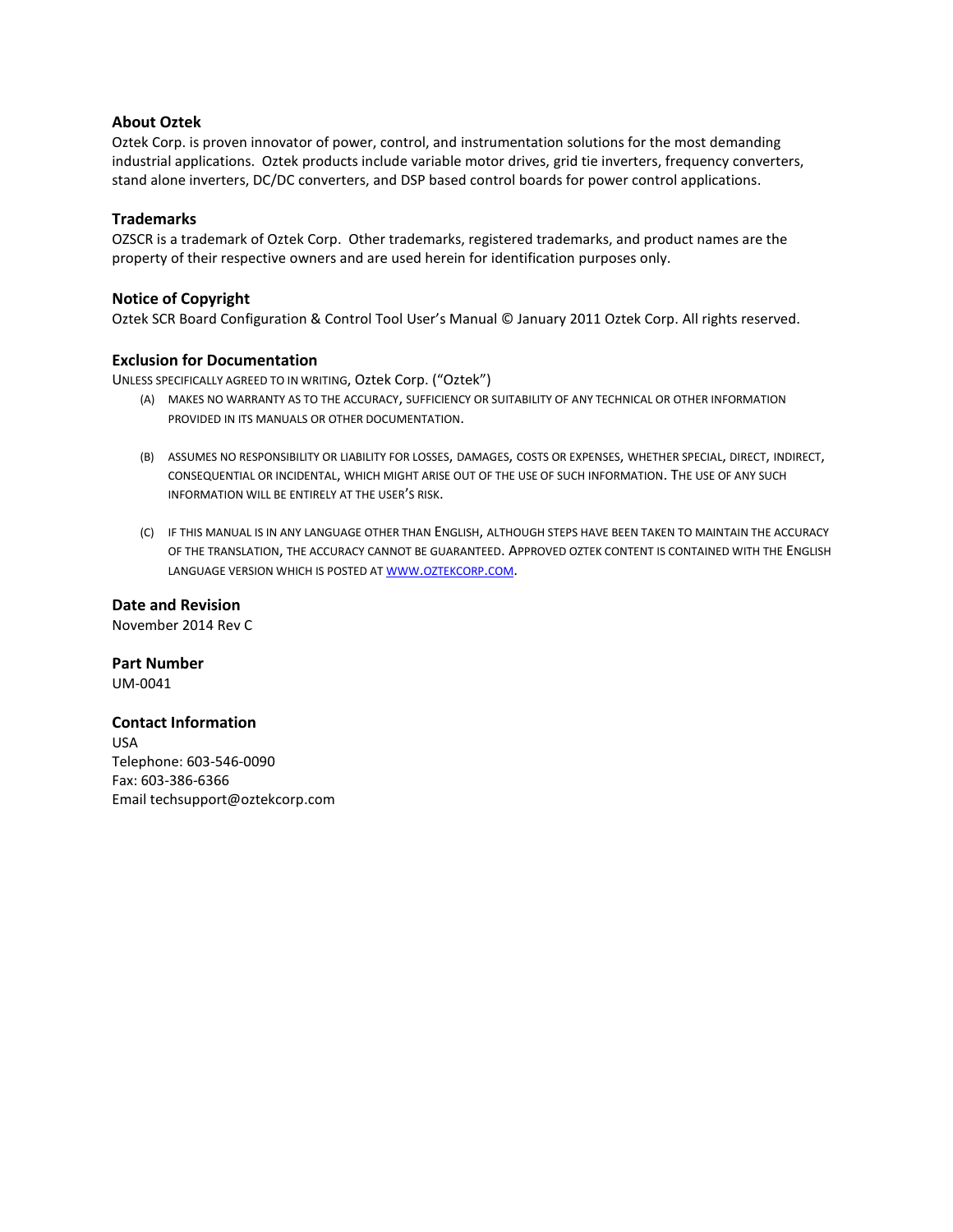#### **Table of Contents**

|    | 1.1          |  |
|----|--------------|--|
|    | 1.2          |  |
| 2. |              |  |
| 3. |              |  |
|    |              |  |
|    | 4.1          |  |
|    | 4.1.1        |  |
|    | 4.1.2        |  |
|    | 4.1.3<br>4.2 |  |
|    | 4.2.1        |  |
|    | 4.2.2        |  |
|    | 4.3          |  |
|    |              |  |
|    | 5.1          |  |
|    | 5.1.1        |  |
|    | 5.1.2        |  |
|    | 5.2          |  |
|    | 5.2.1        |  |
|    | 5.2.2        |  |
|    | 5.2.3        |  |
|    | 5.2.4        |  |
|    | 5.2.5        |  |
|    | 5.2.6        |  |
|    | 5.2.7        |  |
|    | 5.2.8        |  |
|    | 5.2.9        |  |
|    | 5.2.10       |  |
|    | 5.2.11       |  |
|    |              |  |
|    | 5.3          |  |
|    | 5.3.1        |  |
|    | 5.3.2        |  |
|    | 5.3.3        |  |
|    | 5.4          |  |
|    | 5.4.1        |  |
|    | 5.4.2        |  |
|    | 5.4.3        |  |
|    | 6.1          |  |
|    | 6.2          |  |
|    | 6.3          |  |
|    |              |  |
|    |              |  |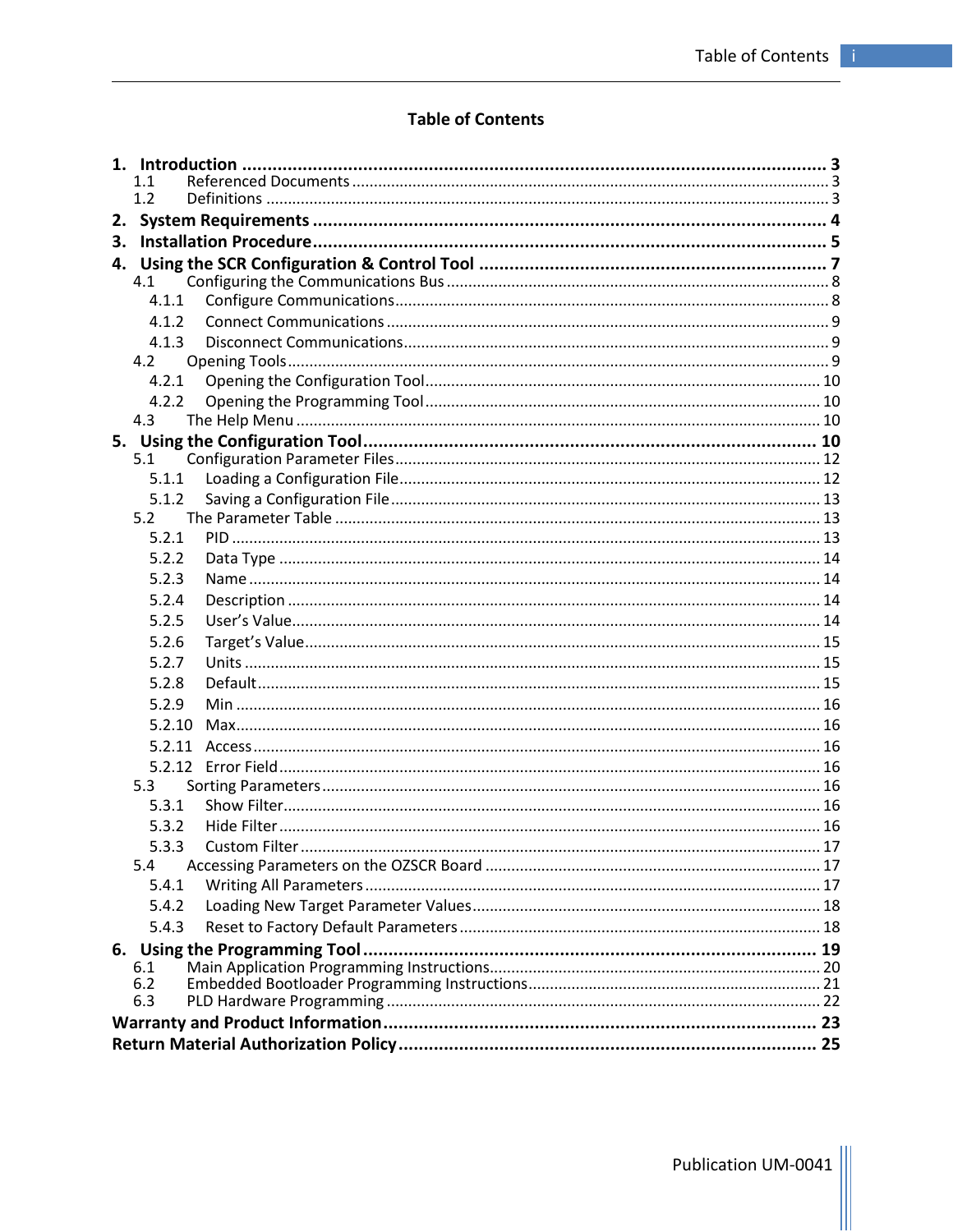# **Table of Figures**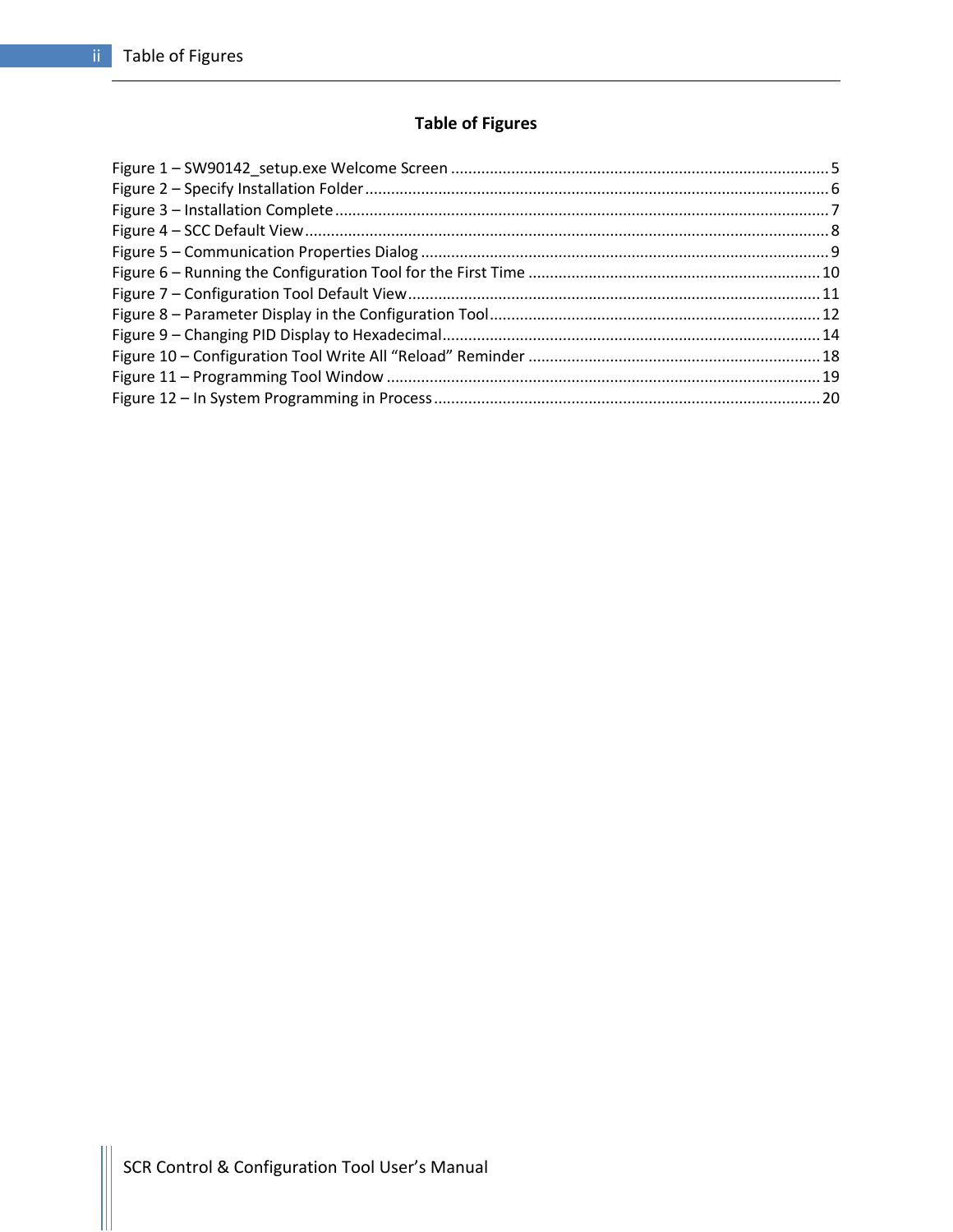# <span id="page-4-0"></span>**1. Introduction**

This document is intended to provide instruction on how to use the SCR Configuration & Control Tool (SCC) with an Oztek OZSCR control board. It describes installation and use of the Graphical User Interface (GUI). The tool provides a simple method for configuring an OZSCR control board, as well as in system programming and monitoring.

### <span id="page-4-1"></span>**1.1 Referenced Documents**

| Ref.  | <b>Document</b> | <b>Description</b>          |
|-------|-----------------|-----------------------------|
| $[1]$ | UM-0040         | OZSCR1x00 User's Manual     |
| $[2]$ | DR-0015         | OZSCR1000 Quick Start Guide |

#### <span id="page-4-2"></span>**1.2 Definitions**

| GUI        | <b>Graphical User Interface</b>                 |
|------------|-------------------------------------------------|
| HMI        | Human Machine Interface                         |
| <b>ISP</b> | In System Programming                           |
| <b>SCC</b> | <b>SCR Control Board Configuration Tool</b>     |
| <b>SCR</b> | Semiconductor (or Silicon) Controlled Rectifier |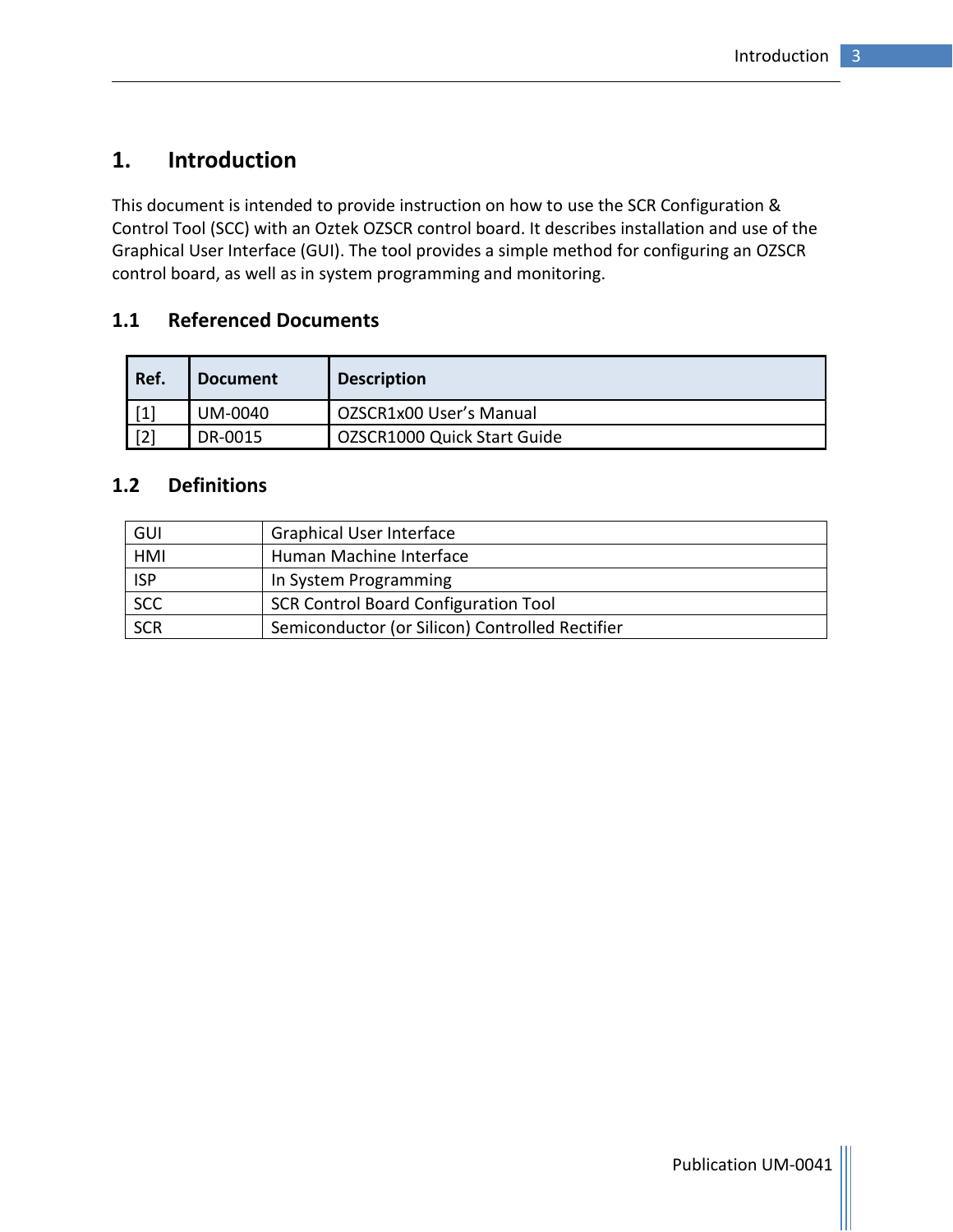# <span id="page-5-0"></span>**2. System Requirements**

- Microsoft Windows (XP or newer) based PC with either an available Serial Port or USB Port
- .NET Runtime 3.5 or higher (available from [http://www.microsoft.com](http://www.microsoft.com/))
- RS-232 to RS-485 Logic Level converter ---- OR ---- USB to RS-485 transceiver (Oztek recommends B & B Electronics' USPTL4-LS, [http://www.bb-elec.com](http://www.bb-elec.com/) )

The SCR Configuration & Control tool uses Microsoft Windows Serial Ports to communicate with OZSCR boards. A converter must be used to communicate with the board via its RS-485 interface.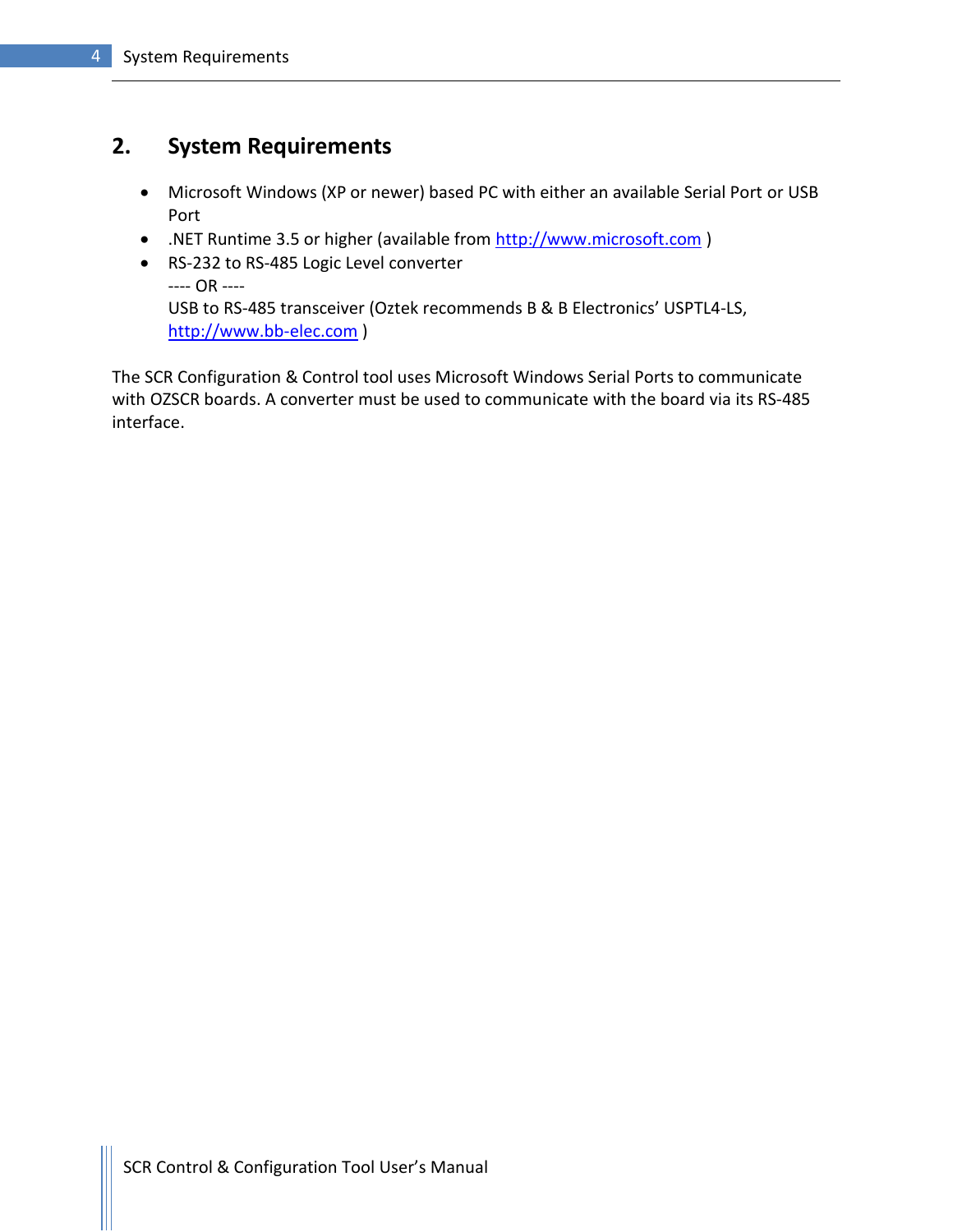# <span id="page-6-0"></span>**3. Installation Procedure**

Before installing the SCR Configuration & Control tool, be sure to install any necessary drivers for the chosen RS-485 transceiver adapter. For instruction on how to install the drivers, please refer to the product manufacturer's documentation.

After the drivers are installed, the SCC can be installed as follows:

- 1. Download the SCC setup program, *SW90142\_setup\_version.exe*, from http://www.oztekcorp.com/product-support/Product-Literature-Technical-Documents (*version* is a string of numbers indicating the version of SCC that will be installed).
- 2. Double click on *SW90142\_setup\_version.exe* to open the installer wizard, shown in [Figure 1](#page-6-1)



**Figure 1 – SW90142\_setup.exe Welcome Screen**

<span id="page-6-1"></span>3. Pressing the **Next** button will bring up the second screen of the Installer, shown in [Figure 2](#page-7-0). This lets the user specify the install location's Destination Folder.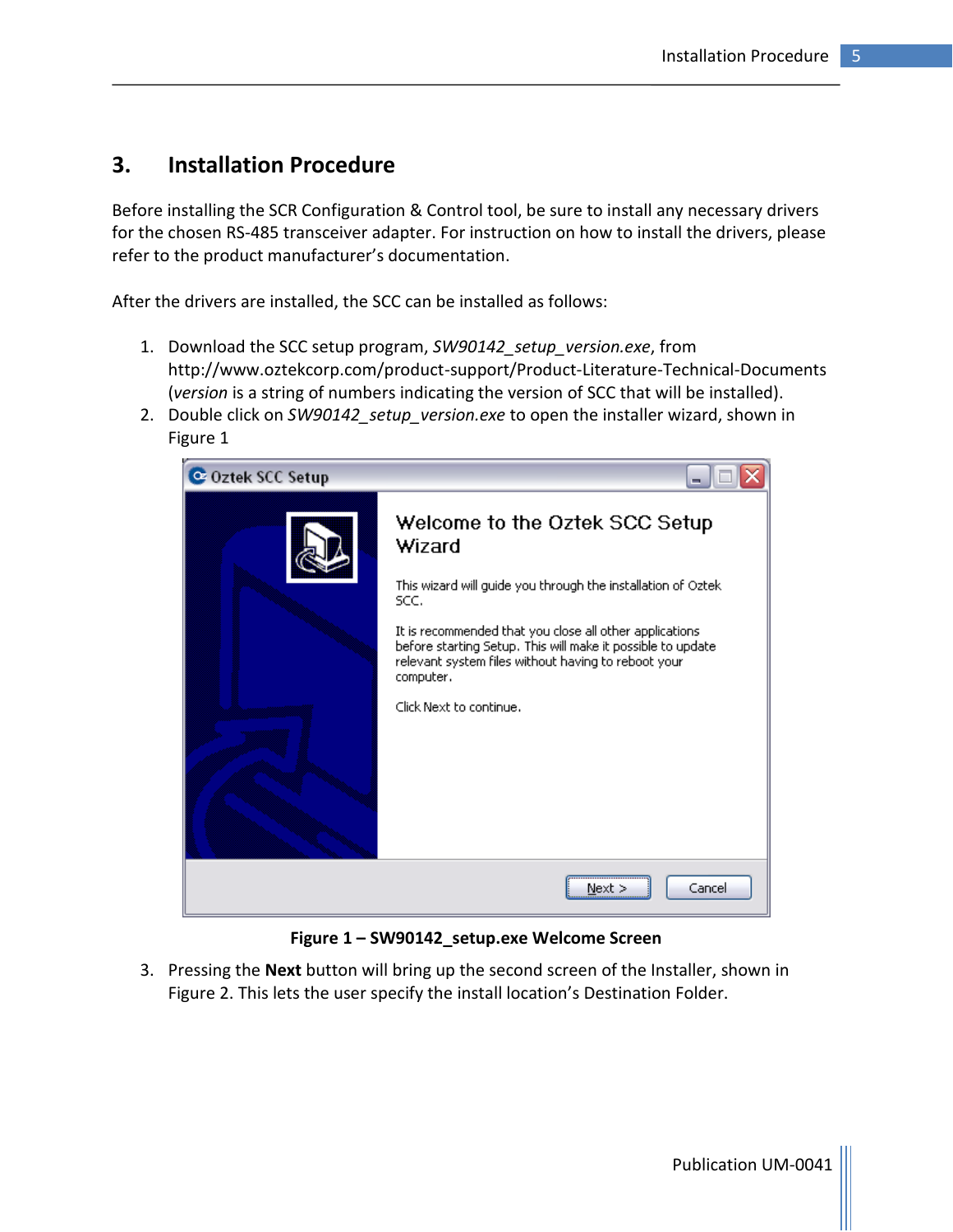| C Oztek SCC Setup                                                                                                                                                           |        |
|-----------------------------------------------------------------------------------------------------------------------------------------------------------------------------|--------|
| <b>Choose Install Location</b><br>Choose the folder in which to install Oztek SCC.                                                                                          |        |
| Setup will install Oztek SCC in the following folder. To install in a different folder, click Browse<br>and select another folder. Click Install to start the installation. |        |
| <b>Destination Folder</b><br>C:\Program Files\Oztek Corp\SW90142-SCC\<br>Browse                                                                                             |        |
| Space required: 13.8MB<br>Space available: 10.7GB                                                                                                                           |        |
| Oztek Corp SCR1000 Control Center<br>$<$ Back<br>Install                                                                                                                    | Cancel |

**Figure 2 – Specify Installation Folder**

<span id="page-7-0"></span>4. After specifying the Destination Folder, press **Install** to load the SCC onto the computer. After the installation is completed, the user has the option of running SCC immediately, as shown in [Figure 3.](#page-8-1) The default behavior is to run SCC after a successful install.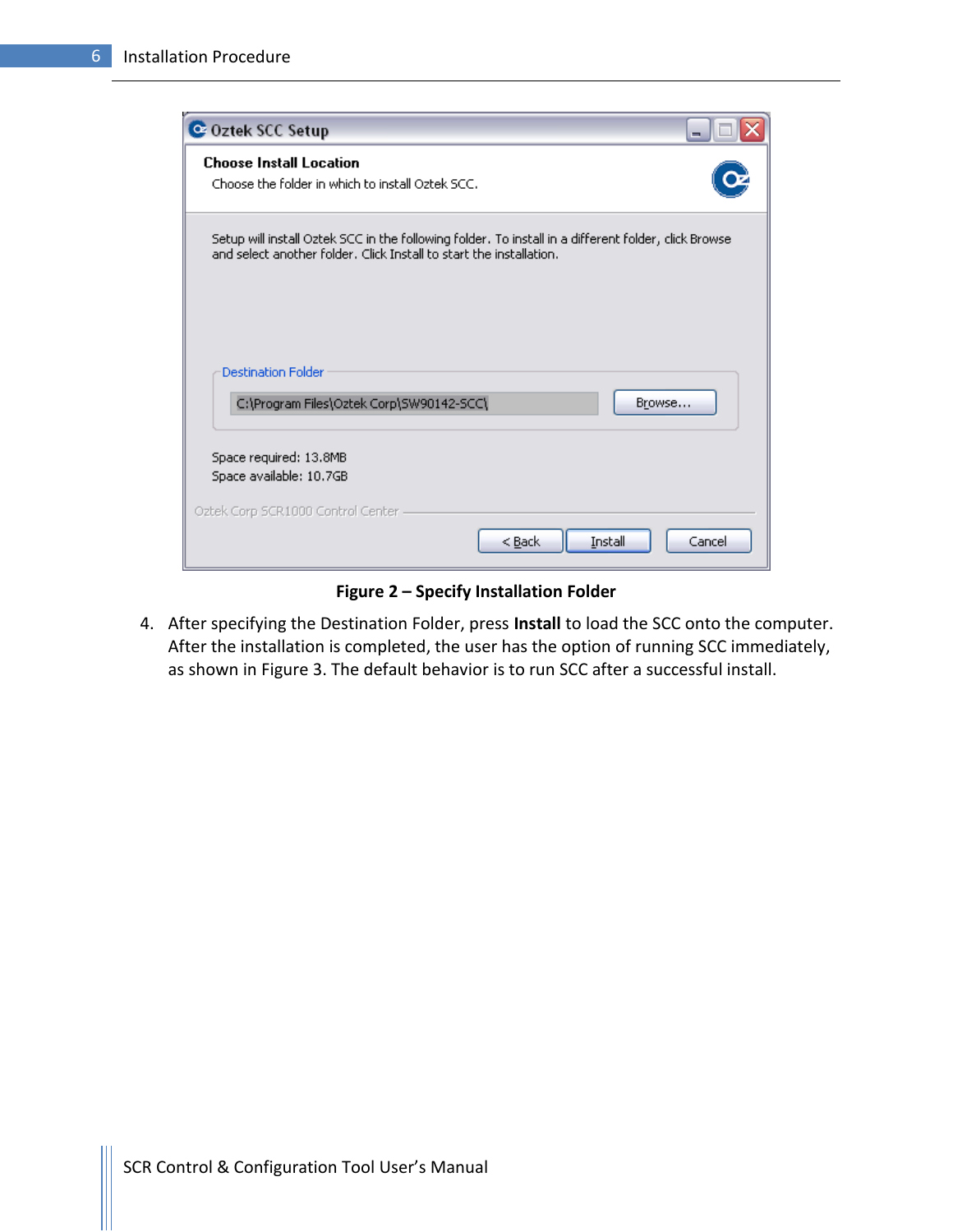

**Figure 3 – Installation Complete**

- <span id="page-8-1"></span>5. The installation can be canceled at any time by pressing **Cancel**.
- 6. The installer will place a shortcut on the User's Desktop and create a START menu group called *Oztek Corp -> Oztek SCC*.

The installer will also install an Uninstall application that can be used to later remove SCC. The Uninstaller is located in the Destination Folder, and is called *uninstall.exe*. The Uninstaller can also be accessed via the START menu folder. The user is not required to uninstall a previous version before updating to a newer version of the tool.

# <span id="page-8-0"></span>**4. Using the SCR Configuration & Control Tool**

The SCC Tool can be launched by clicking on the Shortcut on the Desktop or in the START menu folder. When SCC is launched, the window shown in [Figure 4](#page-9-2) will be shown. SCC consists of this Main Window, and several child windows that can be opened within the Main Window. The menu bar and tool bar at the top of the window can be used to access any of the SCC functions. The status bar at the bottom of the window displays useful information to the user.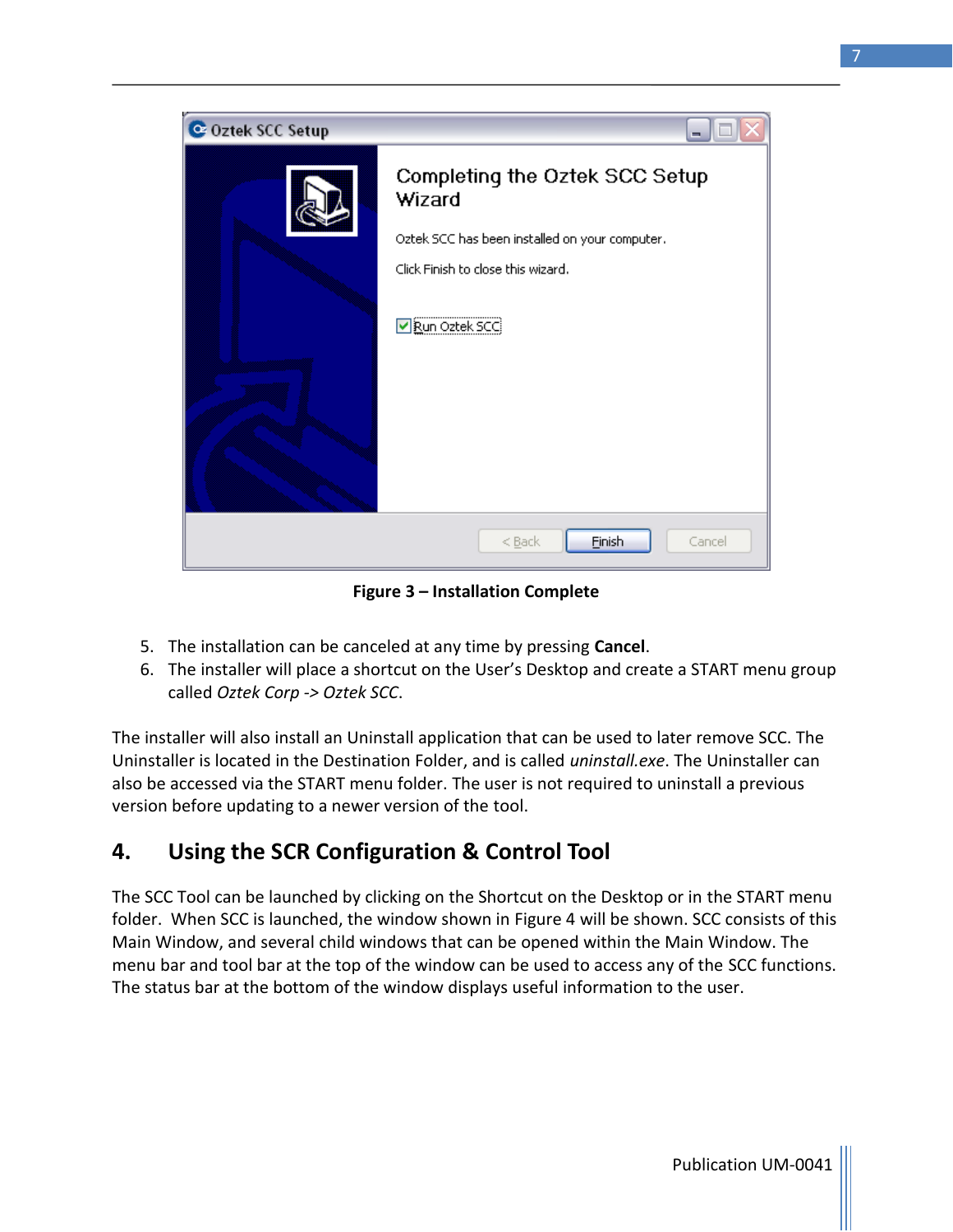

**Figure 4 – SCC Default View**

# <span id="page-9-2"></span><span id="page-9-0"></span>**4.1 Configuring the Communications Bus**

The communications bus can be configured, opened, or closed from either the menu bar or the tool bar.

# <span id="page-9-1"></span>**4.1.1 Configure Communications**

To change the serial port used by SCC, the serial baud rate, or the SCR board's device address, select the *Comms -> Properties* menu item or press the blue wrench **button** on the tool bar. The Communication Properties Dialog window, shown in [Figure 5,](#page-10-3) will be shown.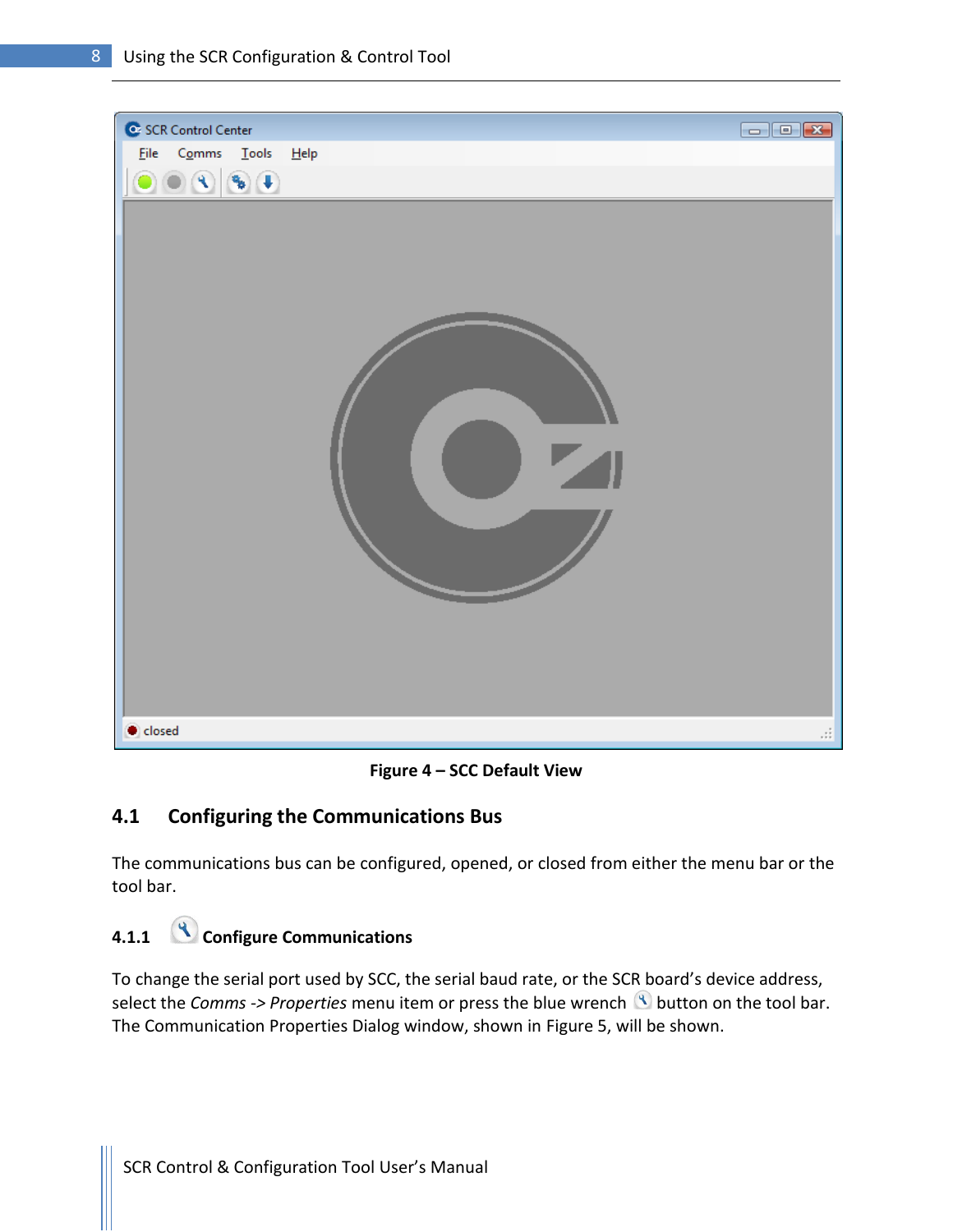| C Properties |                                                    | $ -$   |
|--------------|----------------------------------------------------|--------|
| Serial       |                                                    |        |
|              | Port: COM3<br>Baud Rate: 19200<br>Device $ D $ : 2 |        |
| Refresh      | OK                                                 | Cancel |

**Figure 5 – Communication Properties Dialog**

<span id="page-10-3"></span>The serial port and baud rate can be changed by selecting from the drop down menus. If the desired serial port is not displayed, insure that your adapter is connected to the computer and press the **Refresh** button to update the list.

The Device ID is a unique identifier used to identify an OZSCR board in a Modbus System. *By default, every OZSCR has a Device ID of '2'*. The primary reason to change Device ID is to support a system configuration that requires communication with more than one OZSCR board on the same RS-485 network.

Pressing **OK** will save the settings to SCC and reopen the Communications Port if it was previously opened. Pressing **Cancel** will abort any changes made and have no affect on the communications port settings.

#### <span id="page-10-0"></span>**4.1.2 Connect Communications**

Before using any of the tools in the SCC, communications must be established with the SCR board. This can be done by selecting the *Comms -> Connect* menu item or by pressing the green circle  $\bullet$  button on the tool bar.

# <span id="page-10-1"></span>**4.1.3 Disconnect Communications**

To close the connection to the target board and stop all tools from communicating with the targe, select the *Comms -> Disconnect* menu item or press the red circle button  $\bullet$  on the tool bar. The target board is automatically disconnected when the program is closed.

#### <span id="page-10-2"></span>**4.2 Opening Tools**

The various tools that SCC provides can be accessed by either the menu bar's *Tool* item, or by pressing one of the buttons on the tool bar.

Publication UM-0041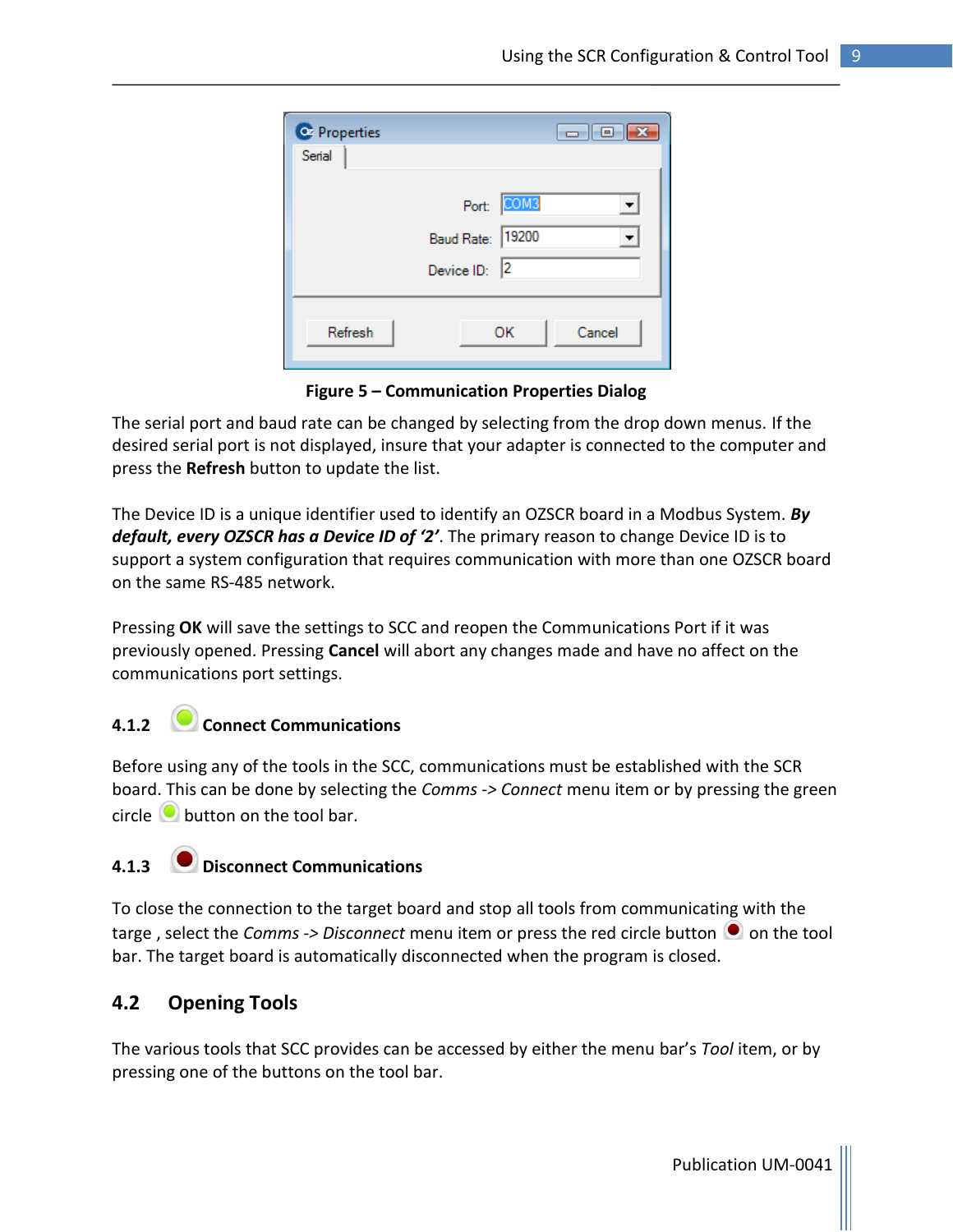# <span id="page-11-0"></span>**4.2.1 Opening the Configuration Tool**

The Configuration Tool can be used to modify various settings on the OZSCR board. This tool can be opened by either selecting the *Tools -> Configuration* menu item or by pressing the blue gears button on the tool bar. For more information on the Configuration Tool, see section [5.](#page-11-5)

#### <span id="page-11-1"></span>**4.2.2 Opening the Programming Tool**

The Programming Tool can be used to update the OZSCR's Bootloader, PLD Image, or Application Image. This allows the OZSCR board's functionality to be updated in the field. To access the Programming Tool, select the *Tools -> Program* menu item or press the blue down arrow  $\blacktriangleright$  button on the tool bar.

#### <span id="page-11-2"></span>**4.3 The Help Menu**

The *Help* menu item provides links to the SCC User's manual as well as other literature related to Oztek's SCR controller products. Selecting the *Help -> About* menu item will display version information about SCC. Selecting the *Help -> Target Revision Information* menu item will display information about the target's software when connected.

# <span id="page-11-5"></span><span id="page-11-3"></span>**5. Using the Configuration Tool**

The Configuration Tool can be used to read or modify the various parameters used by the SCR board's application software. These parameters are non-volatile so that once modified, the new value will persist even when power is removed from the SCR board. The ability to easily change these configuration values allows a single SCR board to be adapted to numerous different system topologies. For more details on the various configuration parameters for the SCR board, consult the OZSCR1X00 User's Manual (UM-0040).

When opening the Configuration Tool for the first time after installing the SCC, the tool will display the following message:

<span id="page-11-4"></span>

**Figure 6 – Running the Configuration Tool for the First Time**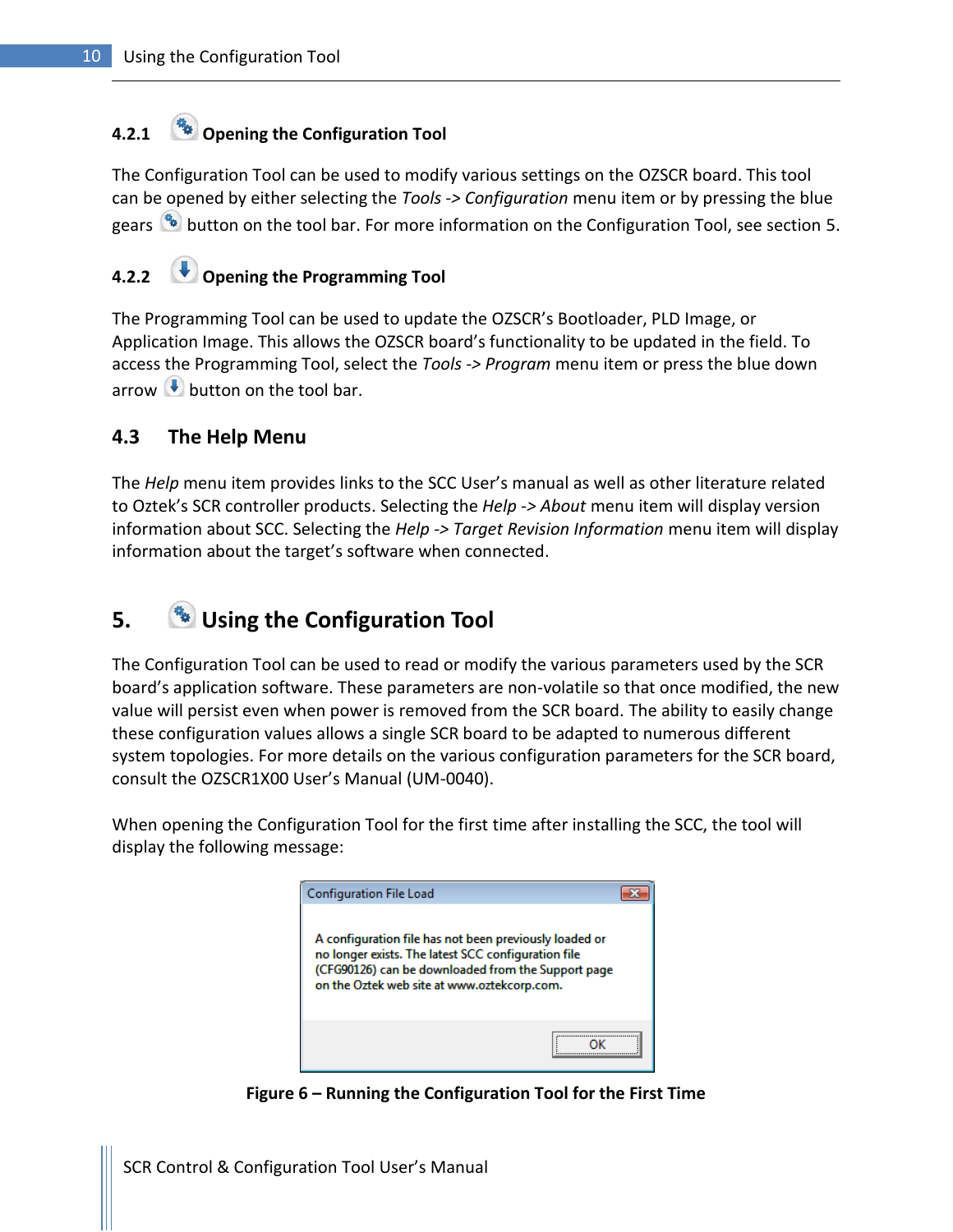As the message indicates, the user must download the latest SCC configuration file from [http://www.oztekcorp.com/product-support/Product-Literature-Technical-Documents.](http://www.oztekcorp.com/product-support/Product-Literature-Technical-Documents)

After clocking the **OK** button, the Configuration Tool will open with no parameters listed as shown in the following figure:



**Figure 7 – Configuration Tool Default View**

<span id="page-12-0"></span>After downloading the latest SCC configuration file (CFG90126), click the **Open File** button on the bottom of the window to navigate to the location of the desired file. When opened, the configuration file contents will be displayed as shown in [Figure 8.](#page-13-2)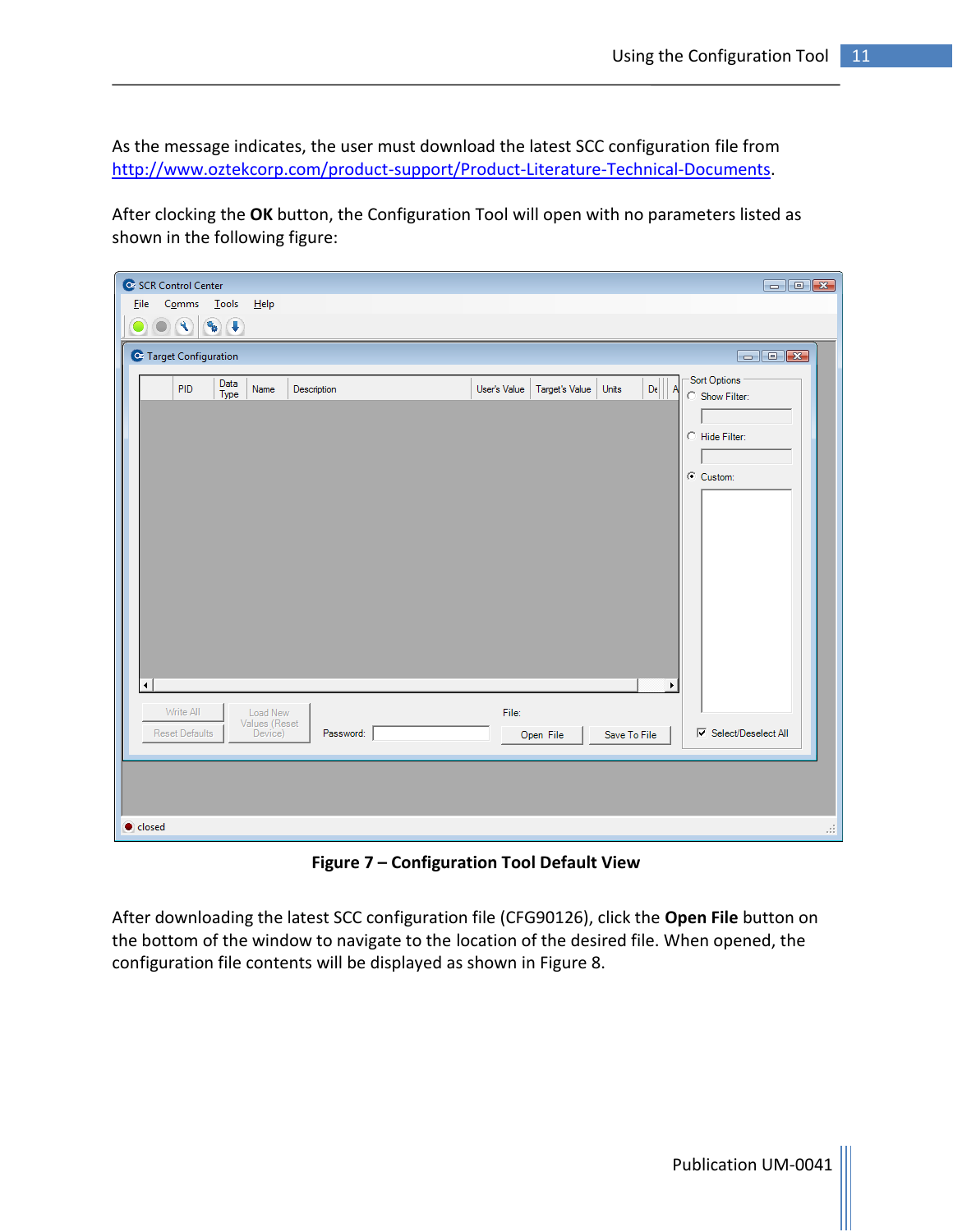| File | Comms<br>$\bullet$ (8) (8) (4)     |                 | Tools<br>Help                                            |                                      |                |                                              |              |                   |                 |                   |           | - 8                                                         |
|------|------------------------------------|-----------------|----------------------------------------------------------|--------------------------------------|----------------|----------------------------------------------|--------------|-------------------|-----------------|-------------------|-----------|-------------------------------------------------------------|
|      | <b>PID</b>                         | Data<br>Type    | Name                                                     | Description                          | User's Value   | <b>Target's Value</b>                        | <b>Units</b> | Default Min       |                 | Max               | Access    | <b>Sort Options</b><br>C Show Filter:                       |
|      | 1096                               | U <sub>16</sub> | OP MODE                                                  | <b>Operating Mode</b>                |                |                                              | <b>ENUM</b>  | $\overline{a}$    | $\mathbf{0}$    | 15                | RW        |                                                             |
|      | 4097                               | U <sub>16</sub> | ANA IN CFG                                               | Analog Input Configuration           | 0x15           |                                              | <b>ENUM</b>  | 0 <sub>x</sub> 15 | 0 <sub>x0</sub> | 0 <sub>x</sub> 3F | <b>RW</b> |                                                             |
|      | 4098                               | U <sub>16</sub> | LINE VOLT FDB AN IN FS                                   | Line Voltage Feedback Analog.        | 1649           | −−                                           | 1 V          | 1649              | $\bullet$       | 65535             | RW        | C Hide Filter:                                              |
|      | 4099                               | <b>U16</b>      | LINE_VOLT_UV_THOLD                                       | Line Voltage Under-voltage Th 50     |                |                                              | 0.1%         | 50                | 50              | 1000              | <b>RW</b> |                                                             |
|      | 4100                               | U <sub>16</sub> | LINE VOLT OV THOLD                                       | Line Voltage Over-voltage Thr        | 950            | ÷.                                           | 0.1%         | 950               | 50              | 1000              | RW        | C Custom:                                                   |
|      | 4101                               | U <sub>16</sub> | LINE VOLT PH IMB THOLD                                   | Line Voltage Phase Imbalance 50      |                |                                              | 0.1%         | 50                | 50              | 1000              | <b>RW</b> | <b>DOP MODE</b><br>$\blacktriangle$<br><b>DANA IN CFG</b>   |
|      | 4104                               | U16             | ANA IN TRIM EN                                           | Analog Input Trim Control Enable   0 |                |                                              | boolean      | $\mathbf{0}$      | $\mathbf{0}$    | 1.                | RW        | I LINE_VOLT_FDB_AN_IN_F                                     |
|      | 4105                               | U16             | ANA_IN_TRIM_IN_SEL                                       | Analog Input Trim Input Select       | 12             |                                              | <b>ENUM</b>  | $\overline{2}$    | $\mathbf{0}$    | $\overline{2}$    | <b>RW</b> | <b>THE VOLT UV THOLD</b><br><b>THOLD</b> LINE VOLT OV THOLD |
|      | 4106                               | U <sub>16</sub> | ANA IN TRIM FS                                           | Analog Input Trim Full Scale         | 100            |                                              | x            | 100               | $\mathbf{0}$    | 100               | RW        | UNE_VOLT_PH_IMB_THOI                                        |
|      | 4112                               | U16             | INHIBIT_SOFT_DIG_IN_EN                                   | Soft Inhibit Digital Input Enable    | $\overline{0}$ |                                              | boolean      | $\mathbf{0}$      | $\overline{0}$  | $\overline{7}$    | <b>RW</b> | <b>T ANA IN TRIM EN</b>                                     |
|      | 4113                               | U16             | INHIBIT_SOFT_START_RATE                                  | Soft Start Ramp Rate                 | 180            |                                              | Dea/Sec      | 180               | $\mathbf{1}$    | 65535             | <b>RW</b> | MANA IN TRIM IN SEL<br><b>THANA IN TRIM FS</b>              |
|      | 4114                               | U16             | INHIBIT SOFT START ANGLE                                 | Soft Start Inital Firing Angle       | 180            |                                              | Degree       | 180               | $\overline{0}$  | 180               | <b>RW</b> | <b>THINHIBIT SOFT DIG IN EN</b>                             |
|      | 4115                               | U <sub>16</sub> | <b>INHIBIT SOFT STOP RATE</b>                            | Soft Stop Ramp Rate                  | 360            |                                              | Dea/Sec      | 360               | 1               | 65535             | <b>RW</b> | <b>TINHIBIT SOFT START RA</b><br>NINHIBIT_SOFT_START_AN     |
|      | 4116                               | U16             | INHIBIT SOFT STOP ANGLE                                  | Soft Stop Final Angle                | 180            |                                              | Degree       | 180               | $\mathbf{0}$    | 180               | <b>RW</b> | <b>THINHIBIT SOFT STOP RAT</b>                              |
|      | 4117                               | <b>U16</b>      | INHIBIT SOFT KEEP FIRING                                 | Soft Inhibit Keep Firing Enable      | ١o             |                                              | boolean      | $\mathbf{0}$      | $\overline{0}$  | 1.                | RW        | <b>THINHIBIT SOFT STOP AND</b><br>NINHIBIT SOFT KEEP FIRI   |
|      | 4118                               | U16             | INHIBIT REG DFLT                                         | Inhibit Registers Default Values     | 10             |                                              | <b>ENUM</b>  | $\mathbf{0}$      | $\mathbf{0}$    | 15                | <b>RW</b> | <b>TINHIBIT REG DFLT</b>                                    |
|      | 4128                               | U16             | PHS_ANGLE_CONTROL_MODE_A   Phase Angle Control Mode - C  |                                      | 10             |                                              | <b>ENUM</b>  | $\mathbf{0}$      | $\overline{0}$  | $\overline{2}$    | <b>RW</b> | <b>THIS ANGLE CONTROL N</b><br><b>PHS ANGLE DFLT SETP(</b>  |
|      | 4131                               | U16             | PHS_ANGLE_DFLT_SETPOINT_A                                | Phase Angle Default Setpoint - 180   |                |                                              | Degree       | 180               | $\overline{0}$  | 180               | <b>RW</b> | $\Box$ PHS ANGLE AN IN SEL $\prime$                         |
|      | 4134                               | U <sub>16</sub> | PHS_ANGLE_AN_IN_SEL_A                                    | Phase Angle Control Analog In 0      |                |                                              | <b>ENUM</b>  | $\overline{0}$    | $\overline{0}$  | $\overline{2}$    | RW        | <b>THIS ANGLE SLEW RATE</b><br><b>THIS ANGLE MIN</b>        |
|      | 4137                               | U <sub>16</sub> | PHS ANGLE SLEW RATE                                      | Phase Angle Command Slew             | 180            |                                              | Deg/Sec      | 180               | $\blacksquare$  | 65535             | <b>RW</b> | <b>T PHS ANGLE MAX</b>                                      |
|      | 4138                               | U16             | PHS_ANGLE_MIN                                            | Phase Angle Minimum Firing A         | $\overline{0}$ |                                              | Degree       | $\mathbf{0}$      | $\bullet$       | 180               | <b>RW</b> | <b>T ZERO CROSS TOTAL CO</b><br>ZERO CROSS CNTRL M( *       |
|      | Write All<br><b>Reset Defaults</b> |                 | <b>Load New</b><br>Values (Reset<br>Device)<br>Password: | File:                                | Open File      | CFG90126-0000 rev6 0 0.ozCfg<br>Save To File |              |                   |                 |                   |           | $\mathbf{m}$<br><b>▽</b> Select/Deselect All                |

**Figure 8 – Parameter Display in the Configuration Tool**

<span id="page-13-2"></span>As seen in the above figure, the Configuration Tool consists of three sections, the main parameter table, a *Sort Options* section on the right, and a set of control actions at the bottom of the display.

## <span id="page-13-0"></span>**5.1 Configuration Parameter Files**

The Configuration Tool uses "Oztek Parameter Config Files" (*.ozCfg*) to store parameter settings. As was described above, the latest factory default file (CFG90126) can be downloaded from the Oztek web site. Once loaded into the Configuration Tool, the parameters may be changed and then saved to a new user-specified file. This allows the system designer to save a set of custom configuration parameter settings that can then be loaded onto other boards at a later time.

#### <span id="page-13-1"></span>**5.1.1 Loading a Configuration File**

To load a configuration file into the Configuration Tool, press the **Open File** button. A File Dialog Window will be opened. Navigate to the *.ozCfg* file to be loaded, and press **OK**. Once a configuration file is loaded, the Configuration Tool will initially only display the user settings contained in the file. Then the Configuration Tool will attempt to read the corresponding actual parameter values stored on the Target. If successful, the data read from the board will be displayed in the Target's Value column. This process takes a couple of seconds to complete,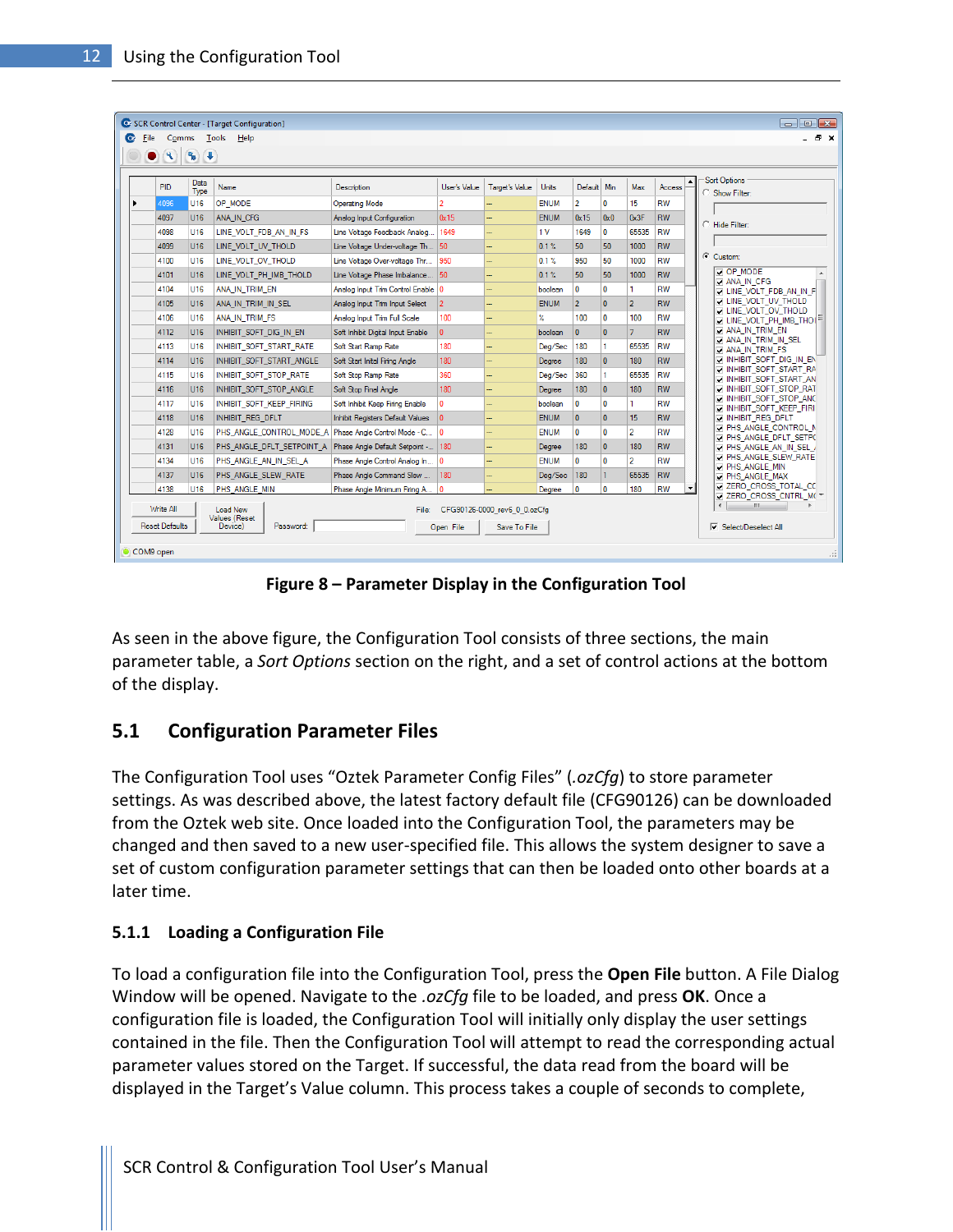during which the data in the User's Value column will be highlighted in red and the Target's Value column will be highlighted in yellow indicating that the Configuration Tool has not completed reading the Target (as seen in [Figure 8\)](#page-13-2).

No data is written to the SCR Control board when loading a configuration file. Once the target values are initially read back, any user's value that doesn't match the target's value will be highlighted in RED indicating that this data does not match the target and has not yet been written (see "Write All" operation described later in this document).

#### <span id="page-14-0"></span>**5.1.2 Saving a Configuration File**

Creating a new custom configuration file is simple: load an existing file, modify the User's Values in the Configuration Tool, and then press the **Save To File** button. A *Save File* dialog will ask what file name and directory to save to. All data in the *User's Value* column in the Configuration Tool will then be saved to the specified file.

> **ATTENTION:** Saving to a file only saves what is displayed in the *User's Value* column, not necessarily the actual values on the target OZSCR board.

#### <span id="page-14-1"></span>**5.2 The Parameter Table**

The parameter table lists the individual parameters and their associated attributes. This section will give a brief description of each of the parameter table columns.

#### <span id="page-14-2"></span>**5.2.1 PID**

The PID, or Parameter Identifier, is a unique identifier for each parameter. Parameters that have data types of 32-bits actually have two PIDs, one for the least significant word and one for the most significant word. However, the user does not need to be concerned with both PIDs, as the Configuration Tool handles all 32-bit accesses internally.

The user can display the PIDs as either integers (default) or hexadecimal strings. Right-clicking on any PID will display a context menu with the option to *Show Hex*. The menu is shown in [Figure 9.](#page-15-4) Clicking the menu item will change the PID display state.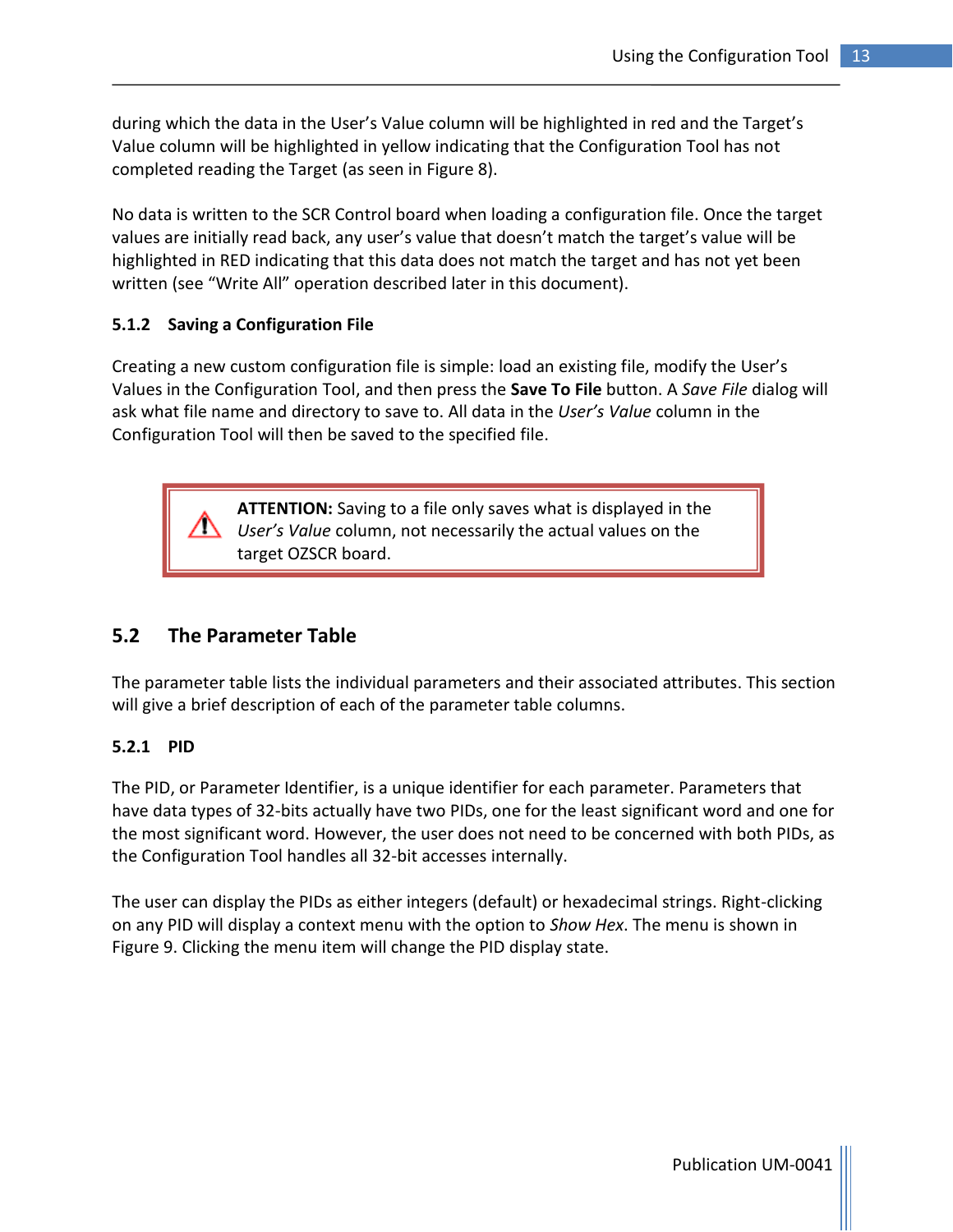| <b>PID</b> | Data<br>Type    | <b>Name</b>                    | Description                             | User's<br>Value | Target's<br><b>Value</b> | Units          | Default.       | Min          | Max            | Access    | ▲ | Sort Options<br>C Show Filter                                   |
|------------|-----------------|--------------------------------|-----------------------------------------|-----------------|--------------------------|----------------|----------------|--------------|----------------|-----------|---|-----------------------------------------------------------------|
| 0x1000     | U <sub>16</sub> | OP MODE                        | <b>Operating Mode</b>                   | 2               | $\overline{2}$           | <b>ENUM</b>    | $\overline{a}$ | $\mathbf{0}$ | 15             | <b>RW</b> |   |                                                                 |
| 0x1001     | <b>LISS</b>     | ANA IN CEG.                    | Analog Input Configuration              | 0x15            | 0x15                     | <b>ENUM</b>    | 0x15           | 0x0          | 0x3F           | <b>RW</b> |   | C. Hide Filter:                                                 |
| 0x1002     | ×.              | Show Hex<br>B AN IN FS         | Line Voltage Feedback Analog In         | 1649            | 1649                     | 1 <sub>V</sub> | 1649           | $\mathbf 0$  | 65535          | <b>RW</b> |   |                                                                 |
| 0x1003     | U <sub>16</sub> | LINE_VOLT_UV_THOLD             | Line Voltage Under-voltage Thres 50     |                 | 50                       | 0.1%           | 50             | 50           | 1000           | <b>RW</b> |   |                                                                 |
| 0x1004     | U <sub>16</sub> | LINE VOLT OV THOLD             | Line Voltage Over-voltage Thresh        | 950             | 950                      | 0.1%           | 950            | 50           | 1000           | <b>RW</b> |   | C Custom:                                                       |
| 0x1005     | U16             | LINE VOLT PH IMB THOLD         | Line Voltage Phase Imbalance Th 50      |                 | 50                       | 0.1%           | 50             | 50           | 1000           | <b>RW</b> |   | <b>DOP MODE</b><br><b>DANA IN CFG</b>                           |
| 0x1008     | <b>U16</b>      | ANA IN TRIM EN                 | Analog Input Trim Control Enable        | $\mathbf{0}$    | $\mathbf{0}$             | boolean        | $\mathbf{0}$   | $\bf{0}$     | 1.             | <b>RW</b> |   | $\Box$ line volt fdb an in F                                    |
| 0x1009     | 1116            | ANA IN TRIM IN SEL             | Analog Input Trim Input Select          | $\overline{2}$  | $\overline{2}$           | <b>ENUM</b>    | $\overline{2}$ | $\mathbf{0}$ | $\overline{2}$ | <b>RW</b> |   | <b>THE VOLT UV THOLD</b><br><b>THE VOLT OV THOLD</b>            |
| 0x100A     | U <sub>16</sub> | ANA IN TRIM FS                 | Analog Input Trim Full Scale            | 100             | 100                      | x              | 100            | $\mathbf{0}$ | 100            | <b>RW</b> |   | U LINE_VOLT_PH_IMB_THOI                                         |
| 0x1010     | U16             | INHIBIT SOFT DIG IN EN         | Soft Inhibit Digital Input Enable       | $\mathbf{0}$    | $\mathbf{0}$             | boolean        | $\mathbf{0}$   | $\mathbf{0}$ | $\overline{7}$ | <b>RW</b> |   | ANA IN TRIM EN<br><b>THANA IN TRIM IN SEL</b>                   |
| 0x1011     | 1116            | <b>INHIBIT SOFT START RATE</b> | Soft Start Ramo Rate                    | 180             | 180                      | Deg/Sec        | 180            | 1.           | 65535          | <b>RW</b> |   | <b>NANA IN TRIM FS</b>                                          |
| 0x1012     | <b>U16</b>      | INHIBIT_SOFT_START_ANGLE       | Soft Start Inital Firing Angle          | 180             | 180                      | Degree         | 180            | $\mathbf{0}$ | 180            | <b>RW</b> |   | NINHIBIT_SOFT_DIG_IN_EN                                         |
| 0x1013     | 1116            | INHIBIT SOFT STOP RATE         | Soft Stop Ramp Rate                     | 360             | 360                      | Deg/Sec        | 360            | 1.           | 65535          | <b>RW</b> |   | <b>TINHIBIT SOFT START RA</b><br><b>NUMBER SOFT START AN</b>    |
| 0x1014     | U16             | INHIBIT SOFT STOP ANGLE        | Soft Stop Final Angle                   | 180             | 180                      | Degree         | 180            | $\mathbf{0}$ | 180            | <b>RW</b> |   | <b>TINHIBIT SOFT STOP RAT</b>                                   |
| 0x1015     | <b>U16</b>      | INHIBIT SOFT KEEP FIRING       | Soft Inhibit Keep Firing Enable         | $\mathbf{0}$    | $\mathbf{0}$             | boolean        | $\mathbf{0}$   | $\mathbf{0}$ | 1              | <b>RW</b> |   | <b>NINHIBIT_SOFT_STOP_ANC</b><br><b>NINHIBIT SOFT KEEP FIRI</b> |
| 0x1016     | 1116            | <b>INHIBIT REG DFLT</b>        | <b>Inhibit Registers Default Values</b> | $\mathbf{0}$    | $\mathbf{0}$             | <b>ENUM</b>    | $\mathbf{0}$   | $\mathbf{0}$ | 15             | <b>RW</b> |   | <b>NINHIBIT_REG_DFLT</b>                                        |
| 0x1020     | <b>U16</b>      | PHS ANGLE CONTROL MODE A       | Phase Angle Control Mode - Ch A         | $\mathbf{0}$    | $\mathbf 0$              | <b>ENUM</b>    | $\bf{0}$       | $\bf{0}$     | $\overline{2}$ | <b>RW</b> |   | <b>THE ANGLE CONTROL M</b><br>PHS_ANGLE_DFLT_SETP(              |
| 0x1023     | U16             | PHS ANGLE DFLT SETPOINT A      | Phase Angle Default Setpoint - Ch   180 |                 | 180                      | Degree         | 180            | $\mathbf{0}$ | 180            | <b>RW</b> |   | $\Box$ PHS angle an in Sel $\prime$                             |
| 0x1026     | U <sub>16</sub> | PHS_ANGLE_AN_IN_SEL_A          | Phase Angle Control Analog Input        | 10              | 0                        | <b>ENUM</b>    | 0              | n            | $\overline{2}$ | <b>RW</b> |   | <b>THIS ANGLE SLEW RATE</b><br><b>THIS ANGLE MIN</b>            |
| 0x1029     | <b>U16</b>      | PHS_ANGLE_SLEW_RATE            | Phase Angle Command Slew Rate           | 180             | 180                      | Dea/Sec        | 180            | $\mathbf{1}$ | 65535          | <b>RW</b> |   | <b>PHS ANGLE MAX</b>                                            |
| 0x102A     | U16             | PHS ANGLE MIN                  | Phase Angle Minimum Firing Angle        | 10              | o                        | Degree         | 0              | $\mathbf 0$  | 180            | <b>RW</b> | ▼ | <b>TT ZERO CROSS TOTAL CC</b><br>7 ZERO CROSS CNTRL M( *        |

**Figure 9 – Changing PID Display to Hexadecimal**

#### <span id="page-15-4"></span><span id="page-15-0"></span>**5.2.2 Data Type**

The Data type specifies the size and type of data for the parameter as follows:

- U16 unsigned 16-bit value
- $\bullet$  S16 signed 16-bit value
- U32 unsigned 32-bit value
- S32 signed 32-bit value

#### <span id="page-15-1"></span>**5.2.3 Name**

The Name is a unique text identifier given to a parameter. The name is often descriptive to imply its function in the SCR application.

#### <span id="page-15-2"></span>**5.2.4 Description**

<span id="page-15-3"></span>This column gives a brief description of how the parameter is used by the SCR Controller.

#### **5.2.5 User's Value**

The *User's Value* column is the only field that can be edited by the user. These cells are limited to numbers in the form of integers, real numbers (with fractional amounts), or hexadecimal characters. Hexadecimal values must be preceded by an 'x' or '0x'. If an invalid value is entered, the field will return to the last valid value.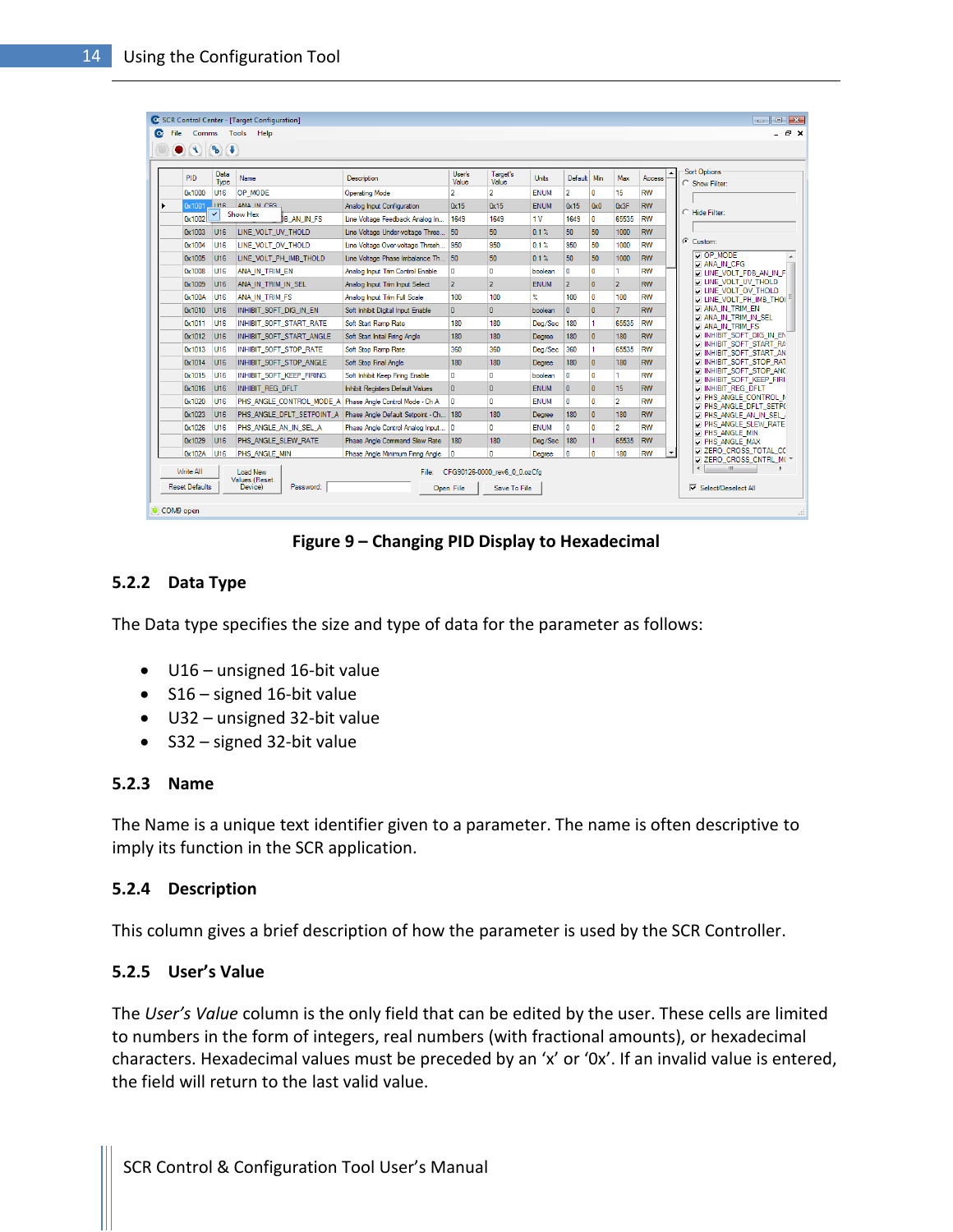Additionally, the Configuration Tool will check to make sure that the entered value falls into the legal range defined by the *Min* and *Max* columns. If the user enters a valid greater than the *Max* value specified, the tool will enter the *Max* value. Likewise, if the user enters a value less than the *Min* value specified, the tool will enter the *Min* value.

When entering a new value for a parameter, *it is automatically written* to the target. The tool then reads the parameter back from the target and updates the "Target's Value" cell to confirm that the new value was stored correctly.

The text in the *User's Value* cell will be red whenever the value does not match the target's value with one exception. Parameters that are stored as S32 Q16 numbers contain 16-bits of integer data and 16-bits of fractional data. When the user enters their desired real number, the value loaded into the target will set to the nearest value with a resolution of  $2^{-16}$ . For this reason, the value that is read back may not exactly match the user's value. For example, if the user enters a value of "1.13", this will be stored and read back as "1.129989".

#### <span id="page-16-0"></span>**5.2.6 Target's Value**

This column displays the value that is stored in the target OZSCR board's non-volatile memory. When a configuration file is first loaded, all parameters will display a "---" in this column indicating that the tool has not yet read these values from the OZSCR board. The tool will then automatically read the target's values and populate this column with actual data. This process may take a couple of seconds when first starting up the tool.

#### <span id="page-16-1"></span>**5.2.7 Units**

The Units column gives information about the scaling and legal values that a user may enter. Typical units include volts, degrees, amps, percentages, Boolean numbers, etc.

As described earlier, some values have units of Q16. A Q16 value is a method used to store a real number with a fractional amount as a fixed point number. Q16 numbers allocate the most significant 16 bits as the signed integer part of the number and the least significant 16 bits as the fraction part of the number. The Configuration Tool handles all scaling so that the user needs only enter in a real number (i.e. 3.14); the conversion to a fixed point 32-bit Q16 number will be handled internally. Similarly, when displaying the Target's Value, the tool will display the real number for the user.

#### <span id="page-16-2"></span>**5.2.8 Default**

The *Default* column is used for informational purposes only. It shows the factory default value that is loaded when the user presses the **Reset Defaults** button.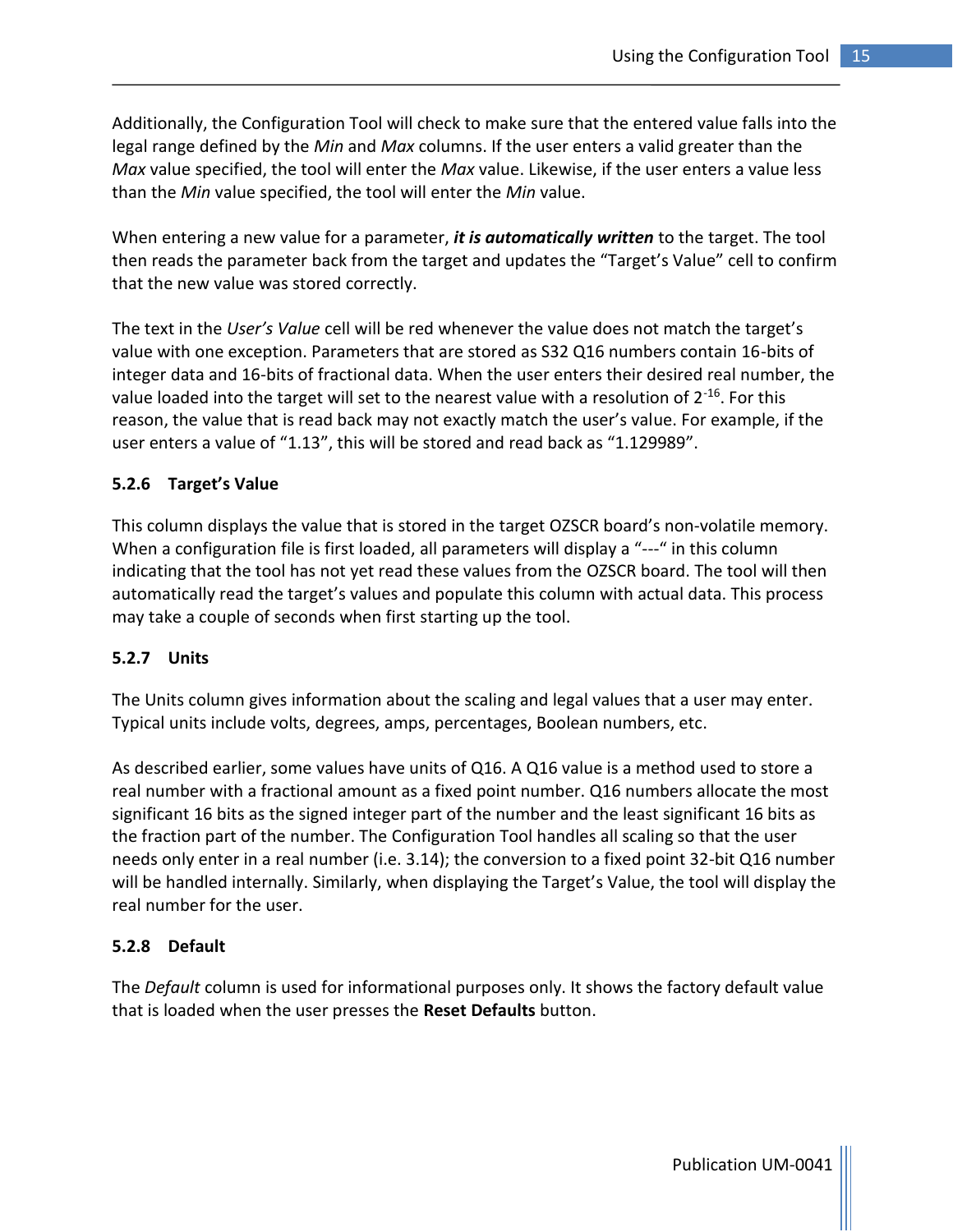#### <span id="page-17-0"></span>**5.2.9 Min**

The *Min* column shows the minimum allowed value for a particular parameter. If a user tries to enter a value less than the minimum, the minimum value will be used instead. When the minimum value is enforced, the Error Field (see sectio[n 5.2.12\)](#page-17-3) will be temporarily illuminated to inform the user that they entered an illegal value.

#### <span id="page-17-1"></span>**5.2.10 Max**

The *Max* column shows the maximum allowed value for a particular parameter. If a user tries to enter a value greater than the maximum, the maximum value will be used instead. When the maximum value is enforced, the Error Field (see section [5.2.12\)](#page-17-3) will be temporarily illuminated to inform the user that they entered an illegal value.

#### <span id="page-17-2"></span>**5.2.11 Access**

The *Access* field indicates whether a parameter is readable or writable. Most parameters are RW, or Read/Write. Some may be Read Only (R) or Write Only (W). Password protected parameters will display a (P) in this column.

#### <span id="page-17-3"></span>**5.2.12 Error Field**

If an error occurs during data entry or target communication, a red circle ( $\bigcirc$ ) will be temporarily displayed to the left of the PID.

#### <span id="page-17-4"></span>**5.3 Sorting Parameters**

Because there can be a large number of configuration parameters, there are several methods available to help the user filter which parameters are displayed in the Configuration Tool.

#### <span id="page-17-5"></span>**5.3.1 Show Filter**

The user can select this filter method by clicking on the radio button labeled *Show Filter*. The text box will now be enabled. Only configuration parameters that contain the text typed into this box will be shown in the window. If no text is entered, all configuration parameters will be displayed. The value entered is case insensitive, so entering "DFLT" or "dflt" will create the same filter.

#### <span id="page-17-6"></span>**5.3.2 Hide Filter**

The user can select this filter method by clicking on the radio button labeled *Hide Filter*. The text box will now be enabled. Only configuration parameters that do *not* contain the text typed into this box will be shown in the window. If no text is entered, all configuration parameters will be displayed. The value entered is case insensitive, so entering "DFLT" or "dflt" will create the same filter.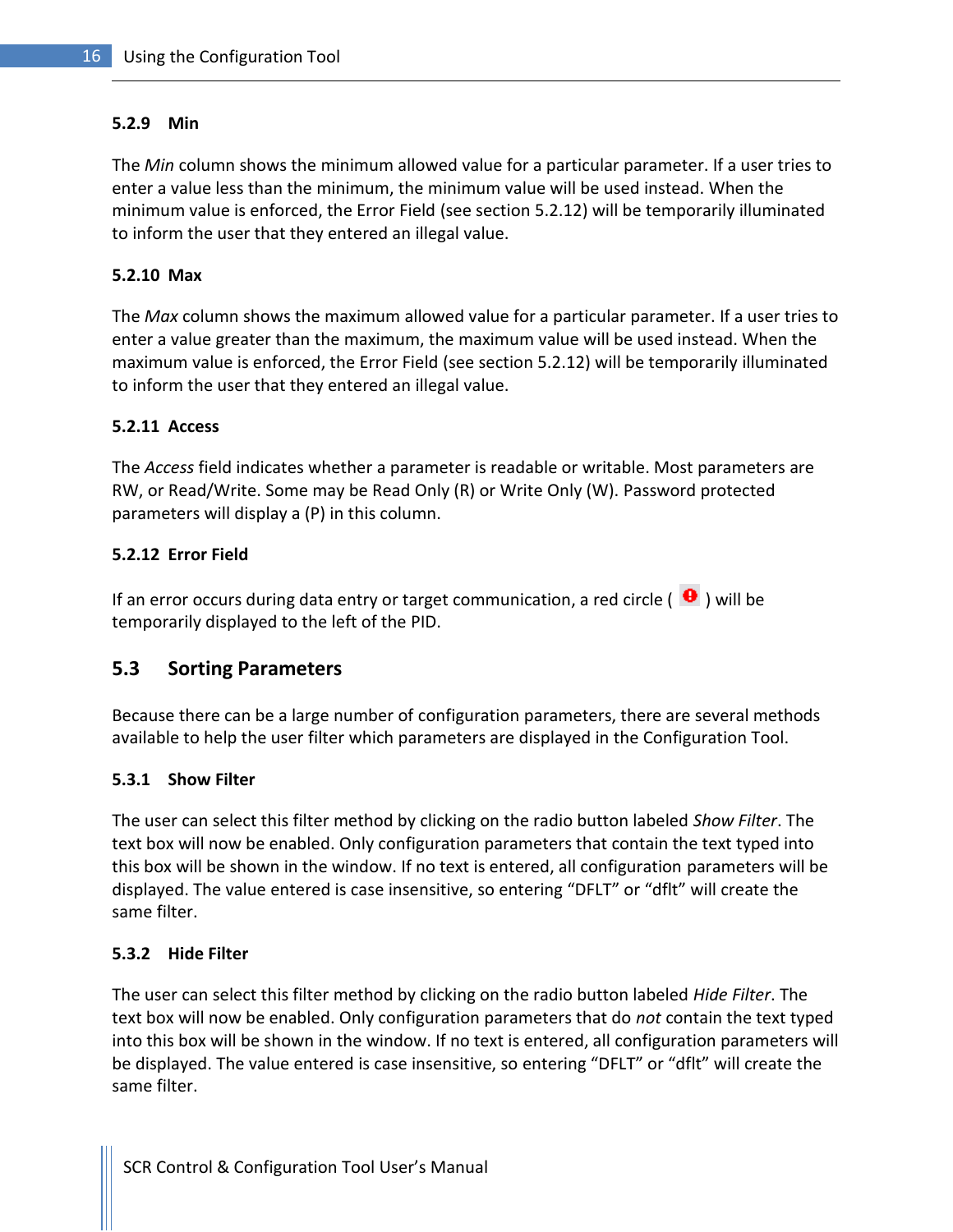#### <span id="page-18-0"></span>**5.3.3 Custom Filter**

The user can select this filter method by clicking on the radio button labeled *Custom*. The list box will now be enabled. Only configuration parameters that are checked will be displayed. If no boxes are checked, no parameters will be shown in the window. A **Select/Deselect All** option is available at the bottom of the list to aid in quickly selecting all or none.

#### <span id="page-18-1"></span>**5.4 Accessing Parameters on the OZSCR Board**

Before reading or modifying the OZSCR board's configuration parameters, the communications bus must be opened. If the bus is disconnected, the **Write All, Reset Defaults,** and **Load New Values (Reset Device)** buttons will be disabled.

#### <span id="page-18-2"></span>**5.4.1 Writing All Parameters**

When the **Write All** button is pressed, the Configuration Tool will attempt to write all of the parameters shown in the parameter table to the OZSCR board's non-volatile memory. This feature is useful when first opening a configuration file that contains several user values that differ from the actual target values. Using this button will force the tool to write every parameter shown in the list to the target board. A typical use for this button is when the user has a custom configuration file that they want to load on multiple boards that were previously loaded with the factory defaults.

The **Write All** operation only updates the non-volatile memory; it does not put the new values into use immediately. The user must press the **Load New Values (Reset Device)** button in order to force the OZSCR controller to use the new values. To help the user remember this step, the **Load New Values (Reset Device)** button will change to red following a **Write All** operation, as shown i[n Figure 10.](#page-19-2)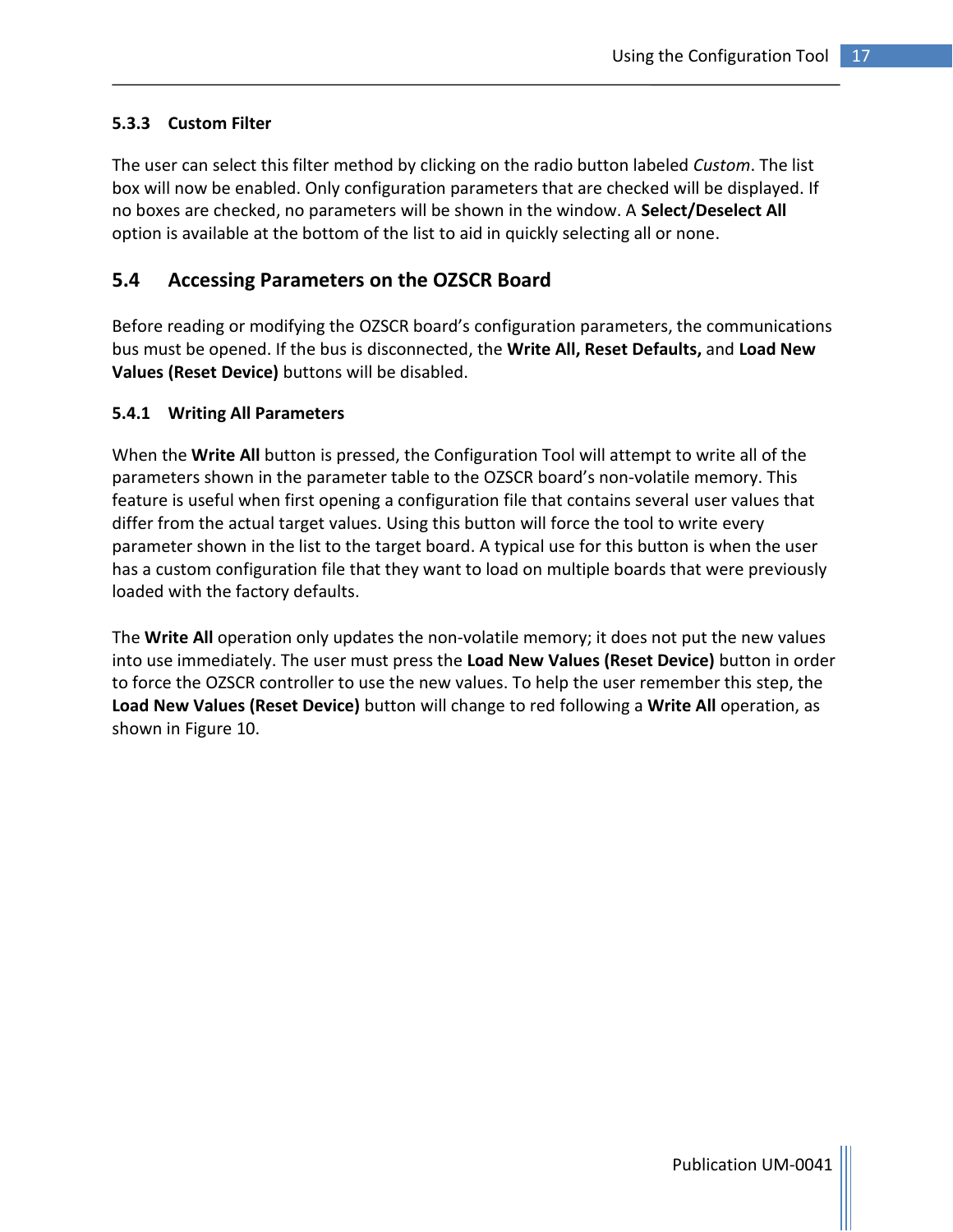|      | PID  | Data<br>Type    | Name                      | Description                             | User's<br>Value | Target's<br>Value       | <b>Units</b>   | Default Min    |                 | Max              | Access    | $\blacktriangle$ | <b>Sort Options</b><br>C Show Filter:                                       |
|------|------|-----------------|---------------------------|-----------------------------------------|-----------------|-------------------------|----------------|----------------|-----------------|------------------|-----------|------------------|-----------------------------------------------------------------------------|
|      | 4096 | <b>U16</b>      | OP MODE                   | <b>Operating Mode</b>                   | $\overline{2}$  | $\overline{2}$          | <b>ENUM</b>    | $\overline{2}$ | $\mathbf{0}$    | 15               | RW        |                  |                                                                             |
|      | 4097 | U16             | ANA IN CFG                | Analog Input Configuration              | 0x15            | 0x15                    | <b>ENUM</b>    | 0x15           | 0 <sub>x0</sub> | 0x3F             | <b>RW</b> |                  |                                                                             |
|      | 4098 | 1116            | LINE VOLT FDB AN IN FS    | Line Voltage Feedback Analog In         | 1649            | 1649                    | 1 <sub>V</sub> | 1649           | 0               | 65535            | <b>RW</b> |                  | C Hide Filter:                                                              |
|      | 4099 | U16             | LINE VOLT UV THOLD        | Line Voltage Under-voltage Thres 50     |                 | 50                      | 0.1%           | 50             | 50              | 1000             | <b>RW</b> |                  |                                                                             |
|      | 4100 | 1116            | LINE VOLT OV THOLD        | Line Voltage Over-voltage Thresh        | 950             | 950                     | 0.1%           | 950            | 50              | 1000             | <b>RW</b> |                  | Custom:                                                                     |
| 4101 |      | <b>U16</b>      | LINE VOLT PH IMB THOLD    | Line Voltage Phase Imbalance Th 50      |                 | 50                      | 0.1%           | 50             | 50              | 1000             | <b>RW</b> |                  | OP MODE<br>ANA IN CFG                                                       |
| 4104 |      | U <sub>16</sub> | ANA IN TRIM EN            | Analog Input Trim Control Enable        | $\mathbf{0}$    | $\mathbf{0}$            | boolean        | $\mathbf{0}$   | $\mathbf{0}$    | 1.               | <b>RW</b> |                  | I LINE_VOLT_FDB_AN_IN_F                                                     |
|      | 4105 | <b>U16</b>      | ANA IN TRIM IN SEL        | Analog Input Trim Input Select          | $\overline{2}$  | $\overline{2}$          | <b>ENUM</b>    | $\overline{2}$ | $\mathbf{0}$    | $\overline{2}$   | <b>RW</b> |                  | <b>THINE VOLT UV THOLD</b><br><b>THOLD</b> LINE VOLT OV THOLD               |
|      | 4106 | U <sub>16</sub> | ana in trim FS            | Analog Input Trim Full Scale            | 100             | 100                     | Y.             | 100            | $\overline{0}$  | 100              | <b>RW</b> |                  | U LINE_VOLT_PH_IMB_THOI <sup>E</sup>                                        |
|      | 4112 | U16             | INHIBIT SOFT DIG IN EN    | Soft Inhibit Digital Input Enable       | $\mathbf{0}$    | $\mathbf{0}$            | boolean        | $\mathbf{0}$   | $\mathbf{0}$    | $\overline{7}$   | <b>RW</b> |                  | ri ana in trim en<br><b>T ANA IN TRIM IN SEL</b>                            |
|      | 4113 | U16             | INHIBIT SOFT START RATE   | Soft Start Ramp Rate                    | 180             | 180                     | Deg/Sec        | 180            | 1               | 65535            | <b>RW</b> |                  | $\neg$ ana in trim FS                                                       |
|      | 4114 | <b>U16</b>      | INHIBIT SOFT START ANGLE  | Soft Start Inital Firing Angle          | 180             | 180                     | Degree         | 180            | $\mathbf{0}$    | 180              | <b>RW</b> |                  | <b>THINHIBIT SOFT DIG IN EN</b>                                             |
|      | 4115 | U16             | INHIBIT SOFT STOP RATE    | Soft Stop Ramp Rate                     | 360             | 360                     | Dea/Sec        | 360            | 1               | 65535            | <b>RW</b> |                  | <b>THINHIBIT SOFT START RA</b><br>NINHIBIT_SOFT_START_AN                    |
|      | 4116 | <b>U16</b>      | INHIBIT SOFT STOP ANGLE   | Soft Stop Final Angle                   | 180             | 180                     | Degree         | 180            | $\mathbf{0}$    | 180              | <b>RW</b> |                  | <b>THINHIBIT SOFT STOP RAT</b>                                              |
| 4117 |      | U <sub>16</sub> | INHIBIT SOFT KEEP FIRING  | Soft Inhibit Keep Firing Enable         | $\mathbf{0}$    | $\mathbf{0}$            | boolean        | 0              | $\mathbf{0}$    | 1                | <b>RW</b> |                  | <b>THINHIBIT SOFT STOP AND</b><br>INHIBIT SOFT KEEP FIRI                    |
|      | 4118 | U16             | INHIBIT REG DFLT          | Inhibit Registers Default Values        | $\overline{0}$  | $\overline{0}$          | <b>ENUM</b>    | $\overline{0}$ | $\overline{0}$  | 15 <sub>15</sub> | <b>RW</b> |                  | <b>Geimhibit reg delt</b>                                                   |
|      | 4128 | U16             | PHS_ANGLE_CONTROL_MODE_A  | Phase Angle Control Mode - Ch A         | l O             | $\mathbf{0}$            | <b>ENUM</b>    | $\mathbf{0}$   | $\mathbf{0}$    | $\overline{2}$   | <b>RW</b> |                  | <b>THE PHS ANGLE CONTROL M</b><br>PHS_ANGLE_DFLT_SETP(                      |
| 4131 |      | U16             | PHS ANGLE DFLT SETPOINT A | Phase Angle Default Setpoint - Ch   180 |                 | 180                     | Degree         | 180            | $\mathbf{0}$    | 180              | <b>RW</b> |                  | T PHS ANGLE AN IN SEL /                                                     |
| 4134 |      | <b>U16</b>      | PHS_ANGLE_AN_IN_SEL_A     | Phase Angle Control Analog Input        | $\overline{0}$  | $\mathbf{0}$            | <b>ENUM</b>    | $\mathbf{0}$   | $\mathbf{0}$    | $\overline{2}$   | <b>RW</b> |                  | <b>T PHS ANGLE SLEW RATE</b><br><b>DI PHS ANGLE MIN</b>                     |
|      | 4137 | U16             | PHS ANGLE SLEW RATE       | Phase Angle Command Slew Rate           | 180             | 180                     | Deg/Sec        | 180            | $\mathbf{1}$    | 65535            | <b>RW</b> |                  | <b>T PHS ANGLE MAX</b>                                                      |
|      | 4138 | U16             | PHS ANGLE MIN             | Phase Angle Minimum Firing Angle        | 0               | $\overline{\mathbf{0}}$ | Degree         | 0              | $\bf{0}$        | 180              | <b>RW</b> |                  | <b>ZERO CROSS TOTAL CC</b><br>$\sqrt{ }$ zero cross cntrl m( $\overline{ }$ |

**Figure 10 – Configuration Tool Write All "Reload" Reminder**

#### <span id="page-19-2"></span><span id="page-19-0"></span>**5.4.2 Loading New Target Parameter Values**

The **Load New Values (Reset Device)** button causes the OZSCR controller to perform a soft reset. This forces the application to re-read all of the parameters stored in non-volatile memory. This button should be used after the user enters one or more new values in the *User's Value* column, after a **Write All** operation, or after a **Reset Defaults** operation. If the **Load New Values** operation is not used, any changes to non-volatile memory will *not* affect operation until the next time the OZSCR board is powered up. If the **Load New Values** button was previously highlighted in red, it will return to normal following a successful reload operation.

> **ATTENTION:** The **Load New Values** operation will only be executed by the target OZSCR board if it is not presently operating (i.e. firing is INHIBITED) – otherwise the command is ignored.

#### <span id="page-19-1"></span>**5.4.3 Reset to Factory Default Parameters**

The **Reset Defaults** button allows the user to return all parameters to their specified factory defaults. Factory reset requires the user to enter a password in order to avoid unintentionally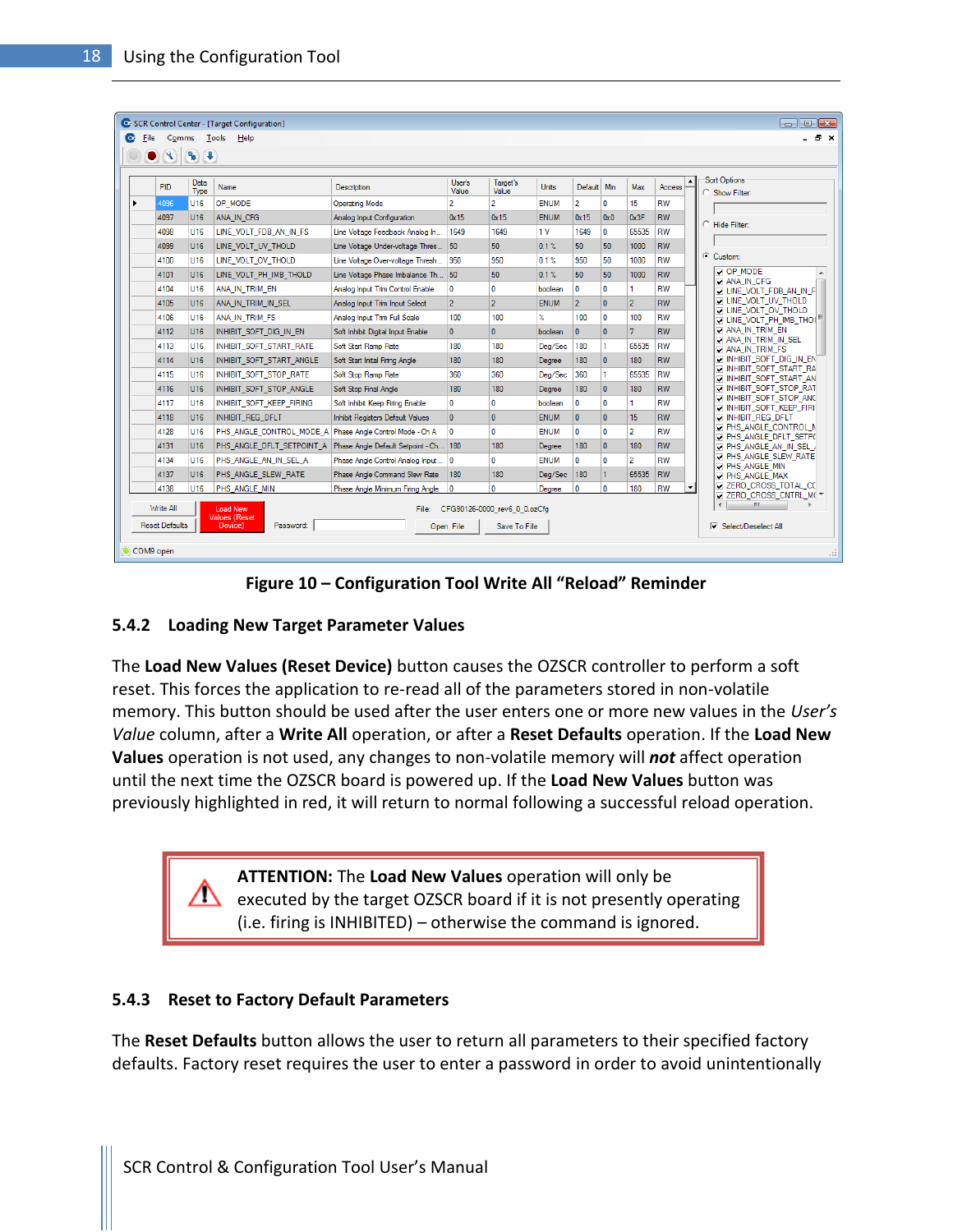resetting the configuration parameters to the factory default values. Before pressing the **Reset Defaults** button, enter the value *"795A"* in the text box labeled *Password*.

The **Reset Defaults** operation only updates the non-volatile memory; it does not put the new values into use immediately. To load the new values, the user must press the **Load New Values**  button. To help the user remember this step, the **Load New Values** button background will change to red, as shown in [Figure 10.](#page-19-2)

> **ATTENTION:** The **Reset Defaults** operation will only be executed by the target OZSCR board if it is not presently operating (i.e. firing is INHIBITED) – otherwise the command is ignored.

## <span id="page-20-0"></span>**6. Using the Programming Tool**

The Programming Tool provides in-system programming of the various embedded applications on the OZSCR Control Board:

- FW90147 OZSCR Programmable Logic Device Image
- SW90126 OZSCR Main Application Image
- SW90139 OZSCR Embedded Bootloader

The Programming Tool is displayed by selecting the *Tools -> Program* menu item or by hitting the Program Device toolbar button ( $\blacklozenge$ ). The programming window is shown in the figure below.

| C Flash Programmer                                          |                                                  |
|-------------------------------------------------------------|--------------------------------------------------|
| Main Application<br>Embedded Bootloader<br>Select .bin file | HW - Programmable Logic<br><br><b>Browse</b><br> |
| Program                                                     | Close                                            |
| Idle                                                        |                                                  |

**Figure 11 – Programming Tool Window**

<span id="page-20-1"></span>When the Programming Tool is launched, it disables all other features of the SCC main window. This is to prevent any accidental communications from any of the other SCC tools while the controller is being reprogrammed. The communication properties are also disabled, therefore it

Publication UM-0041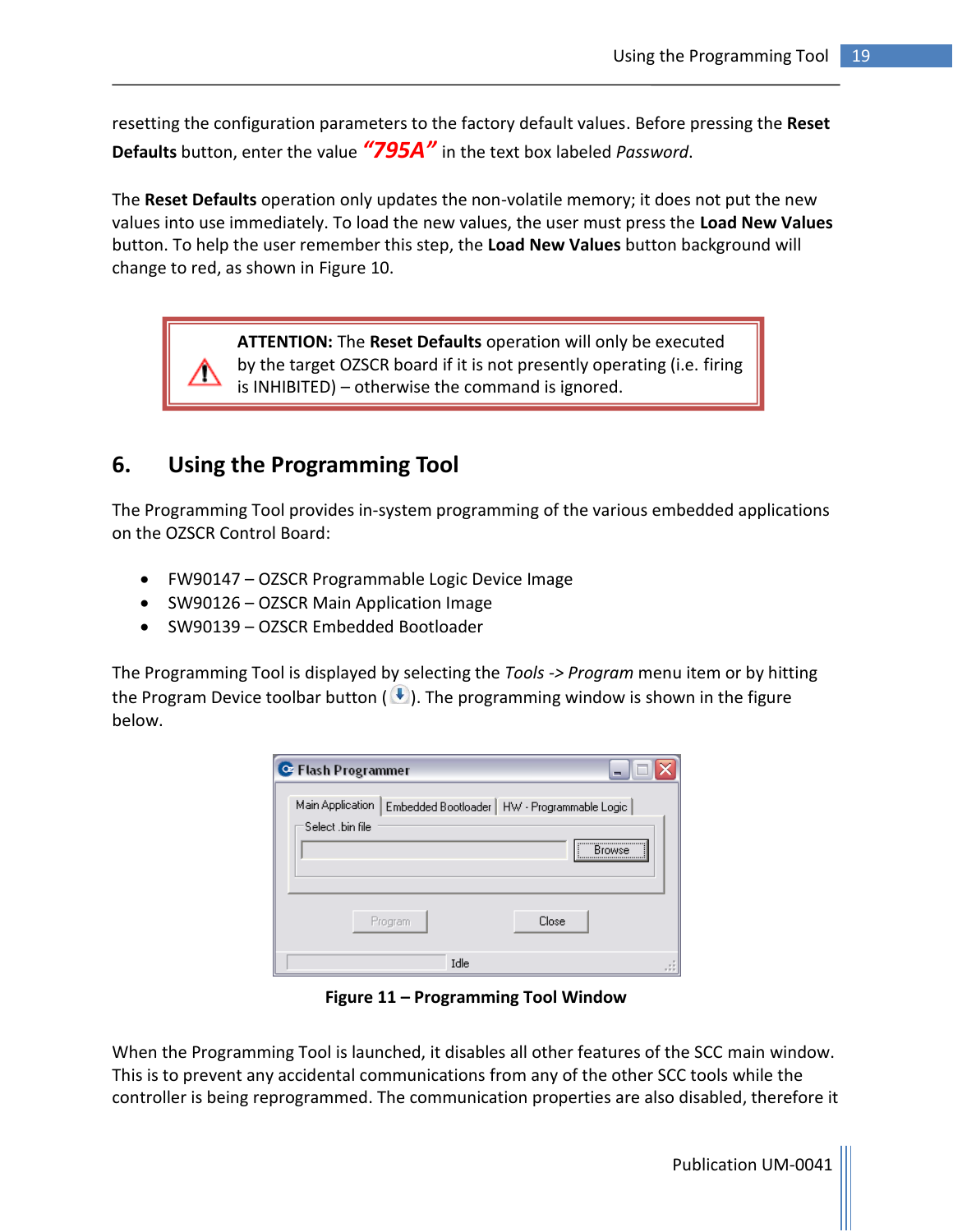is very important to configure the Serial Port and Device ID prior to launching the Programming Tool.

To exit the Programming Tool, press the **Close** button when the programming operation is complete. The tool automatically remembers the files that were previously chosen to simplify configuration the next time the tool is used.

#### <span id="page-21-0"></span>**6.1 Main Application Programming Instructions**

To reprogram the main OZSCR application (SW90126), follow these instructions:

- 1. Configure the communication settings.
- 2. Power up the OZSCR board.
- 3. Open the Programming Tool.
- 4. Select the *Main Application* Tab.
- 5. Press the **Browse** button this will open a File Dialog Window. Navigate to the *SW90126\_revMM\_mm.bin* file (available from the Oztek web site). After selecting the file, press **OK**.
- 6. Verify that the OZSCR board is powered.

**ATTENTION:** It is extremely important to not remove power from the OZSCR board during the reprogramming operation.

7. Press the **Program** button. The Tool will connect to the embedded bootloader and begin the operation of updating the main application. The status will be displayed at the bottom of the window, as shown in the figure below. The OZSCR board will also blink an LED to indicate that programming is in process. The update will take a few minutes to complete.

| C Flash Programmer                    | -                                             |
|---------------------------------------|-----------------------------------------------|
| Main Application<br>-Select .bin file | Embedded Bootloader   HW - Programmable Logic |
| C:\SW9026_rev1_0.bin                  | <b>Browse</b>                                 |
| Program                               | Close                                         |
|                                       | Sending data  (3% complete)                   |

**Figure 12 – In System Programming in Process**

<span id="page-21-1"></span>8. If no errors occur, a message box will be displayed indicating that reprogramming was a success. The application is automatically restarted after a successful reprogramming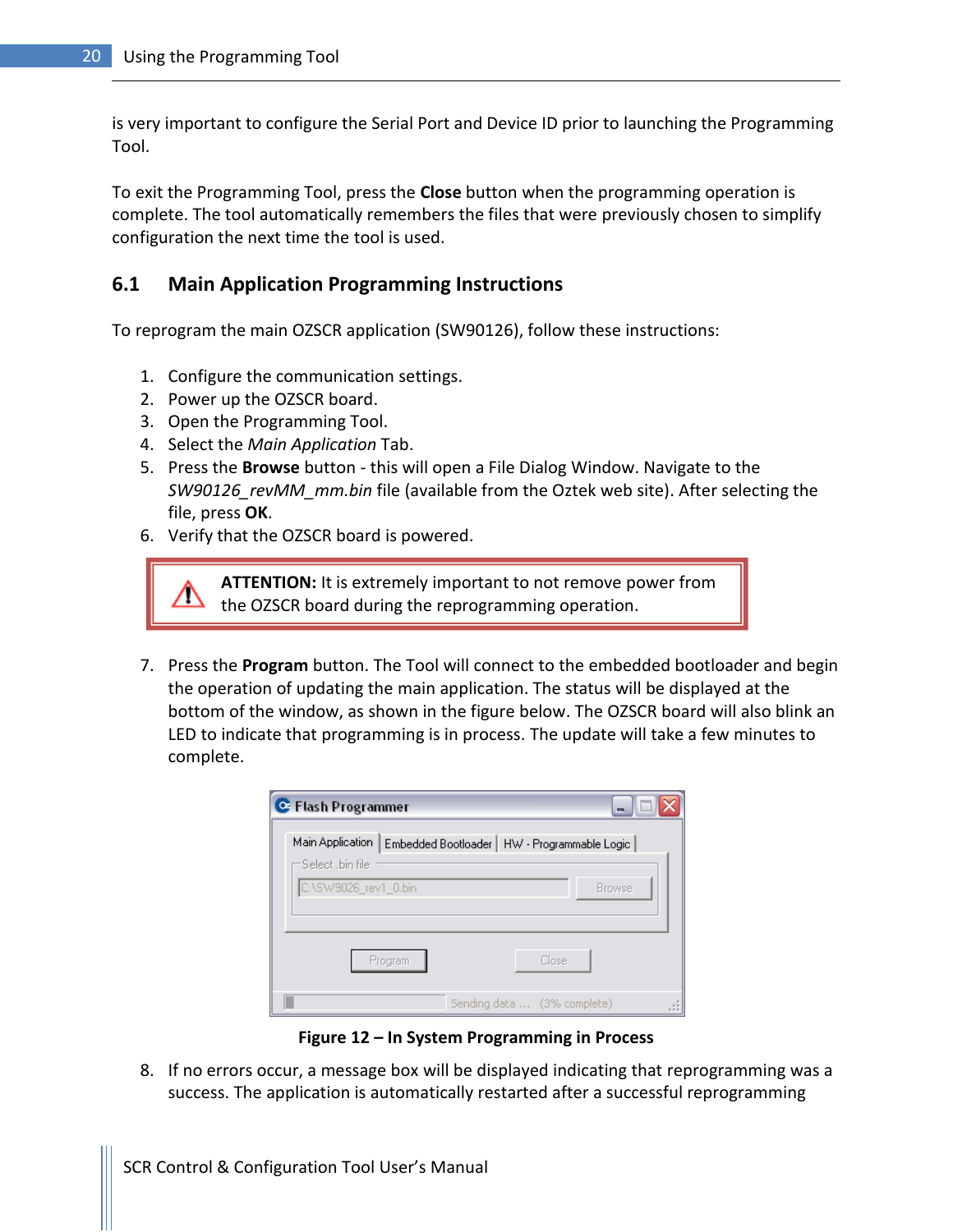attempt. If an error occurs while downloading, a message box will be displayed with a brief description of the problem. If downloading fails, the SCR image will most likely be invalid and the bootloader will not allow execution of the new image. In this case, the user should double check their connection with their target board and attempt to reload the application.

**ATTENTION:** To avoid communications errors during the  $\mathbb{R}^+$ downloading process, it is critical that the RS-485 bus connected to the target OZSCR board be properly terminated at both ends. See the OZSCR1x00 User's Manual (UM-0040) for further details

#### <span id="page-22-0"></span>**6.2 Embedded Bootloader Programming Instructions**

Field updates to the embedded bootloader (SW90139) are expected to be very infrequent. In the event that the bootloader does need to be updated, follow these instructions:

- 1. Configure the communication settings.
- 2. Power up the OZSCR board.
- 3. Open the Programming Tool.
- 4. Select the *Embedded Bootloader* Tab.
- 5. Press the **Browse** button. This will open a File Dialog Window. Navigate to the *SW90139\_revMM\_mm.bin* file (available from the Oztek web site). After selecting the file, press **OK**.
- 6. Verify that the OZSCR board is powered.

**ATTENTION:** It is extremely important to not remove power from the OZSCR board during the reprogramming operation.

- 7. Press the **Program** button. The tool will connect to the embedded bootloader and begin the operation of updating the bootloader itself. The status will be displayed at the bottom of the window. The OZSCR board will also blink an LED to indicate that programming is in process. The update will take several seconds to complete.
- 8. If no errors occur, a message box will be displayed indicating the reprogramming was a success. After the Bootloader is successfully, programmed, the OZSCR board will jump to its main application. *If an error occurs during the bootloader update, the bootloader itself will likely be invalid and your board may fail to start up. If this occurs, the board will need to be sent to the factory to be erased and reprogrammed. Therefore it is absolutely critical that the RS-485 bus be properly terminated, that the controller's*

Publication UM-0041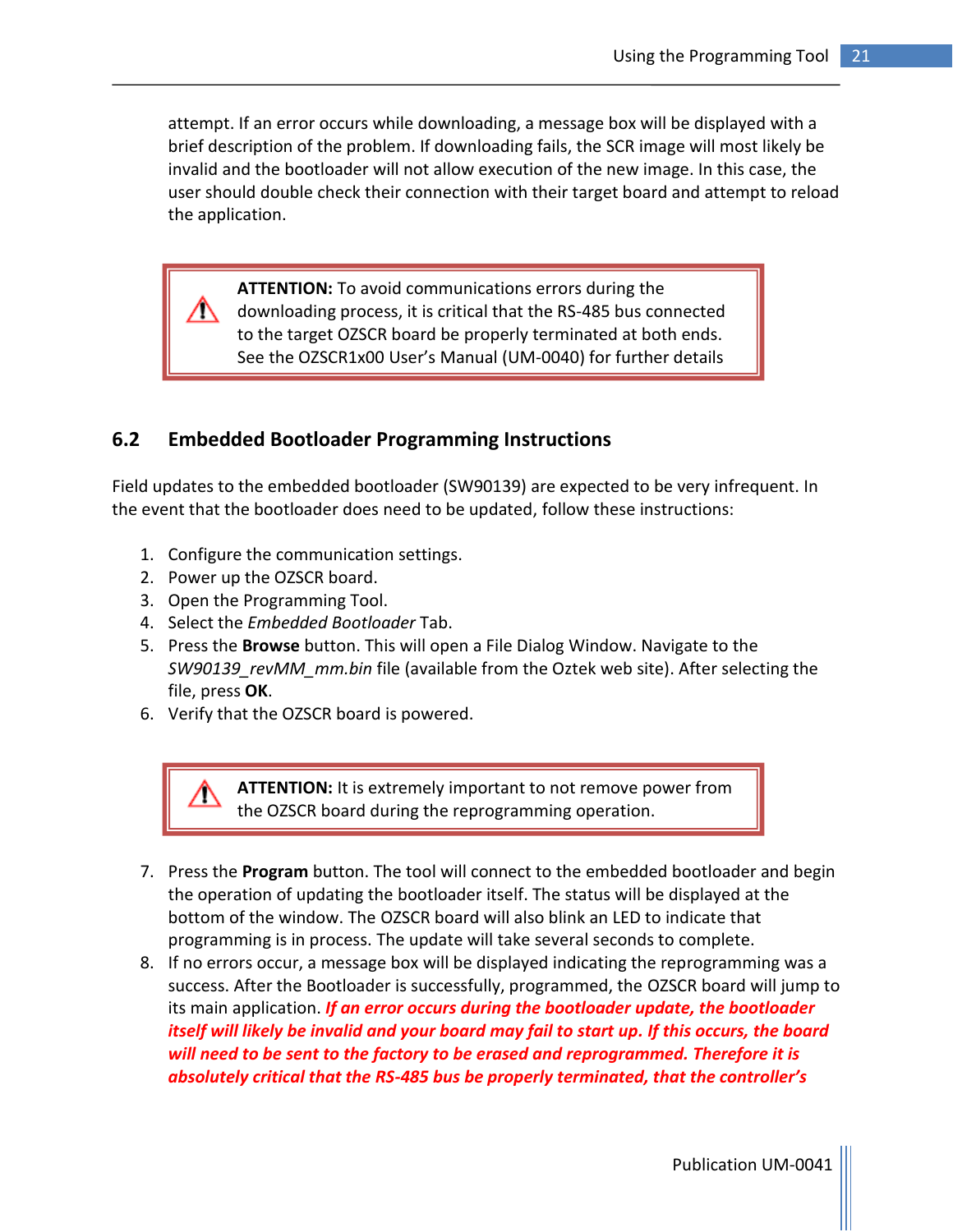*power remain ON, and that the SCC Programming Tool not be interrupted during the bootloader update.*

#### <span id="page-23-0"></span>**6.3 PLD Hardware Programming**

Updating the PLD on the OZSCR controller is not yet supported by the Programming Tool.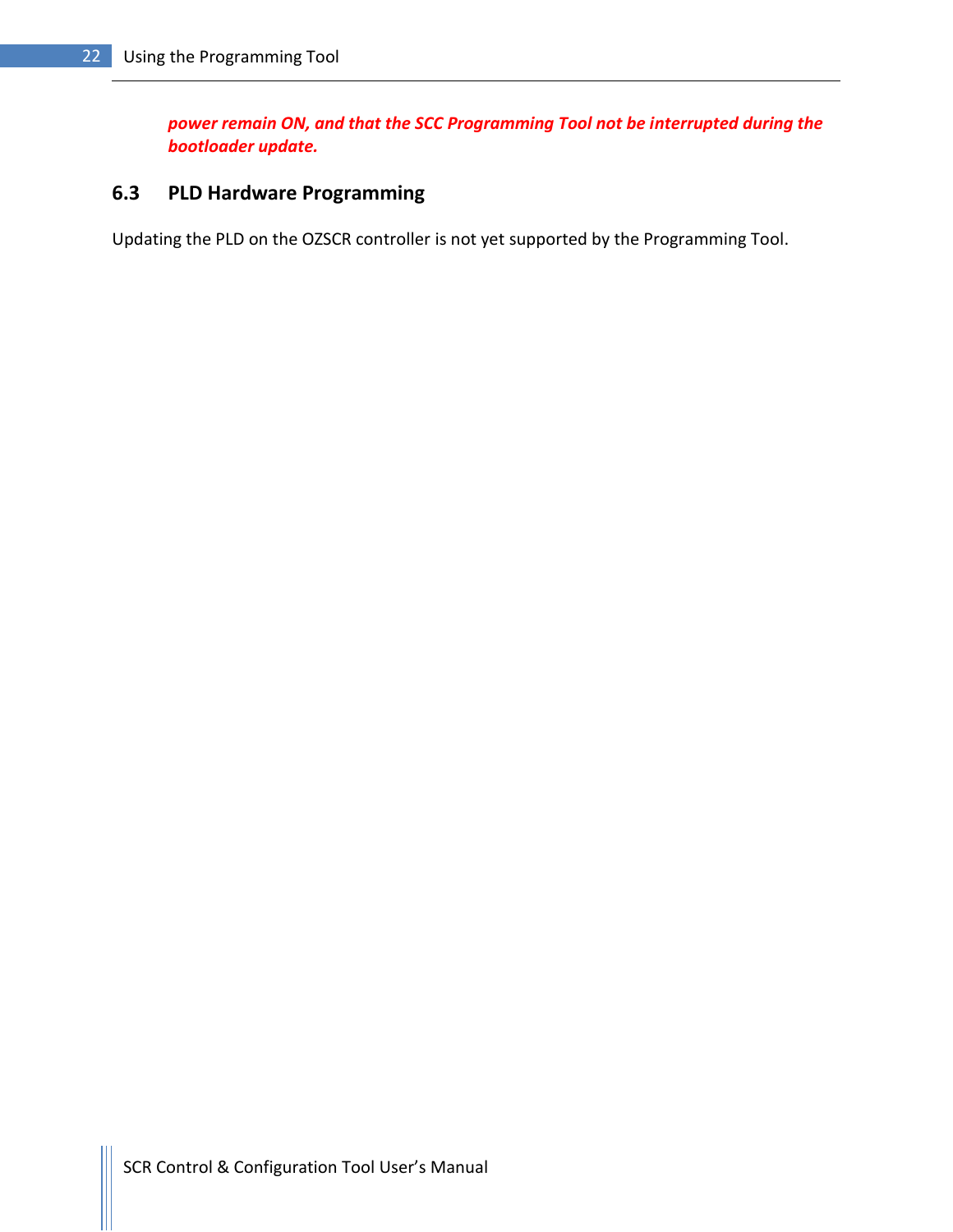# <span id="page-24-0"></span>**Warranty and Product Information**

# **Limited Warranty**

**What does this warranty cover and how long does it last?** This Limited Warranty is provided by Oztek Corp. ("Oztek") and covers defects in workmanship and materials in your OZSCR controller. This Warranty Period lasts for 18 months from the date of purchase at the point of sale to you, the original end user customer, unless otherwise agreed in writing. You will be required to demonstrate proof of purchase to make warranty claims. This Limited Warranty is transferable to subsequent owners but only for the unexpired portion of the Warranty Period. Subsequent owners also require original proof of purchase as described in "What proof of purchase is required?"

**What will Oztek do?** During the Warranty Period Oztek will, at its option, repair the product (if economically feasible) or replace the defective product free of charge, provided that you notify Oztek of the product defect within the Warranty Period, and provided that through inspection Oztek establishes the existence of such a defect and that it is covered by this Limited Warranty.

Oztek will, at its option, use new and/or reconditioned parts in performing warranty repair and building replacement products. Oztek reserves the right to use parts or products of original or improved design in the repair or replacement. If Oztek repairs or replaces a product, its warranty continues for the remaining portion of the original Warranty Period or 90 days from the date of the return shipment to the customer, whichever is greater. All replaced products and all parts removed from repaired products become the property of Oztek.

Oztek covers both parts and labor necessary to repair the product, and return shipment to the customer via an Oztek-selected non-expedited surface freight within the contiguous United States and Canada. Alaska, Hawaii and locations outside of the United States and Canada are excluded. Contact Oztek Customer Service for details on freight policy for return shipments from excluded areas.

**How do you get service?** If your product requires troubleshooting or warranty service, contact your merchant. If you are unable to contact your merchant, or the merchant is unable to provide service, contact Oztek directly at:

USA Telephone: 603-546-0090 Fax: 603-386-6366 Email techsupport@oztekcorp.com

Direct returns may be performed according to the Oztek Return Material Authorization Policy described in your product manual.

**What proof of purchase is required?** In any warranty claim, dated proof of purchase must accompany the product and the product must not have been disassembled or modified without prior written authorization by Oztek. Proof of purchase may be in any one of the following forms:

- The dated purchase receipt from the original purchase of the product at point of sale to the end user
- The dated dealer invoice or purchase receipt showing original equipment manufacturer (OEM) status
- The dated invoice or purchase receipt showing the product exchanged under warranty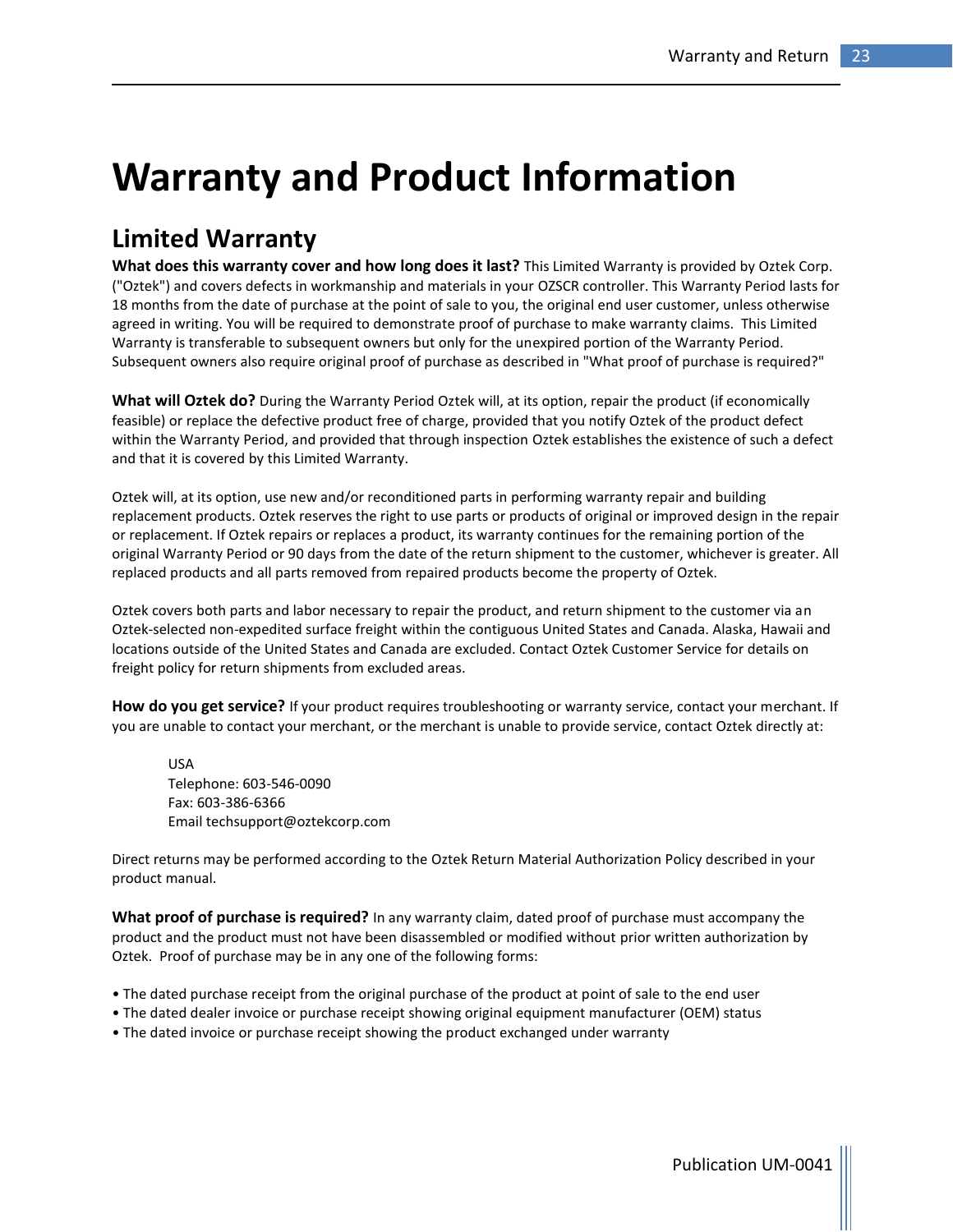**What does this warranty not cover?** Claims are limited to repair and replacement, or if in Oztek's discretion that is not possible, reimbursement up to the purchase price paid for the product. Oztek will be liable to you only for direct damages suffered by you and only up to a maximum amount equal to the purchase price of the product. This Limited Warranty does not warrant uninterrupted or error-free operation of the product or cover normal wear and tear of the product or costs related to the removal, installation, or troubleshooting of the customer's electrical systems. This warranty does not apply to and Oztek will not be responsible for any defect in or damage to:

a) The product if it has been misused, neglected, improperly installed, physically damaged or altered, either internally or externally, or damaged from improper use or use in an unsuitable environment b) The product if it has been subjected to fire, water, generalized corrosion, biological infestations, or input voltage that creates operating conditions beyond the maximum or minimum limits listed in the Oztek product specifications including high input voltage from generators and lightning strikes c) The product if repairs have been done to it other than by Oztek or its authorized service centers (hereafter "ASCs")

d) The product if it is used as a component part of a product expressly warranted by another manufacturer

e) The product if its original identification (trade-mark, serial number) markings have been defaced, altered, or removed

f) The product if it is located outside of the country where it was purchased

g) Any consequential losses that are attributable to the product losing power whether by product malfunction, installation error or misuse.

#### **Disclaimer**

#### **Product**

THIS LIMITED WARRANTY IS THE SOLE AND EXCLUSIVE WARRANTY PROVIDED BY OZTEK IN CONNECTION WITH YOUR OZTEK PRODUCT AND IS, WHERE PERMITTED BY LAW, IN LIEU OF ALL OTHER WARRANTIES, CONDITIONS, GUARANTEES, REPRESENTATIONS, OBLIGATIONS AND LIABILITIES, EXPRESS OR IMPLIED, STATUTORY OR OTHERWISE IN CONNECTION WITH THE PRODUCT, HOWEVER ARISING (WHETHER BY CONTRACT, TORT, NEGLIGENCE, PRINCIPLES OF MANUFACTURER'S LIABILITY, OPERATION OF LAW, CONDUCT, STATEMENT OR OTHERWISE), INCLUDING WITHOUT RESTRICTION ANY IMPLIED WARRANTY OR CONDITION OF QUALITY, MERCHANTABILITY OR FITNESS FOR A PARTICULAR PURPOSE. ANY IMPLIED WARRANTY OF MERCHANTABILITY OR FITNESS FOR A PARTICULAR PURPOSE TO THE EXTENT REQUIRED UNDER APPLICABLE LAW TO APPLY TO THE PRODUCT SHALL BE LIMITED IN DURATION TO THE PERIOD STIPULATED UNDER THIS LIMITED WARRANTY. IN NO EVENT WILL OZTEK BE LIABLE FOR: (a) ANY SPECIAL, INDIRECT, INCIDENTAL OR CONSEQUENTIAL DAMAGES, INCLUDING LOST PROFITS, LOST REVENUES, FAILURE TO REALIZE EXPECTED SAVINGS, OR OTHER COMMERCIAL OR ECONOMIC LOSSES OF ANY KIND, EVEN IF OZTEK HAS BEEN ADVISED, OR HAD REASON TO KNOW, OF THE POSSIBILITY OF SUCH DAMAGE, (b) ANY LIABILITY ARISING IN TORT, WHETHER OR NOT ARISING OUT OF OZTEK'S NEGLIGENCE, AND ALL LOSSES OR DAMAGES TO ANY PROPERTY OR FOR ANY PERSONAL INJURY OR ECONOMIC LOSS OR DAMAGE CAUSED BY THE CONNECTION OF A PRODUCT TO ANY OTHER DEVICE OR SYSTEM, AND (c) ANY DAMAGE OR INJURY ARISING FROM OR AS A RESULT OF MISUSE OR ABUSE, OR THE INCORRECT INSTALLATION, INTEGRATION OR OPERATION OF THE PRODUCT. IF YOU ARE A CONSUMER (RATHER THAN A PURCHASER OF THE PRODUCT IN THE COURSE OF A BUSINESS) AND PURCHASED THE PRODUCT IN A MEMBER STATE OF THE EUROPEAN UNION, THIS LIMITED WARRANTY SHALL BE SUBJECT TO YOUR STATUTORY RIGHTS AS A CONSUMER UNDER THE EUROPEAN UNION PRODUCT WARRANTY DIRECTIVE 1999/44/EC AND AS SUCH DIRECTIVE HAS BEEN IMPLEMENTED IN THE EUROPEAN UNION MEMBER STATE WHERE YOU PURCHASED THE PRODUCT. FURTHER, WHILE THIS LIMITED WARRANTY GIVES YOU SPECIFIC LEGAL RIGHTS, YOU MAY HAVE OTHER RIGHTS WHICH MAY VARY FROM EU MEMBER STATE TO EU MEMBER STATE OR, IF YOU DID NOT PURCHASE THE PRODUCT IN AN EU MEMBER STATE, IN THE COUNTRY YOU PURCHASED THE PRODUCT WHICH MAY VARY FROM COUNTRY TO COUNTRY AND JURISDICTION TO JURISDICTION.